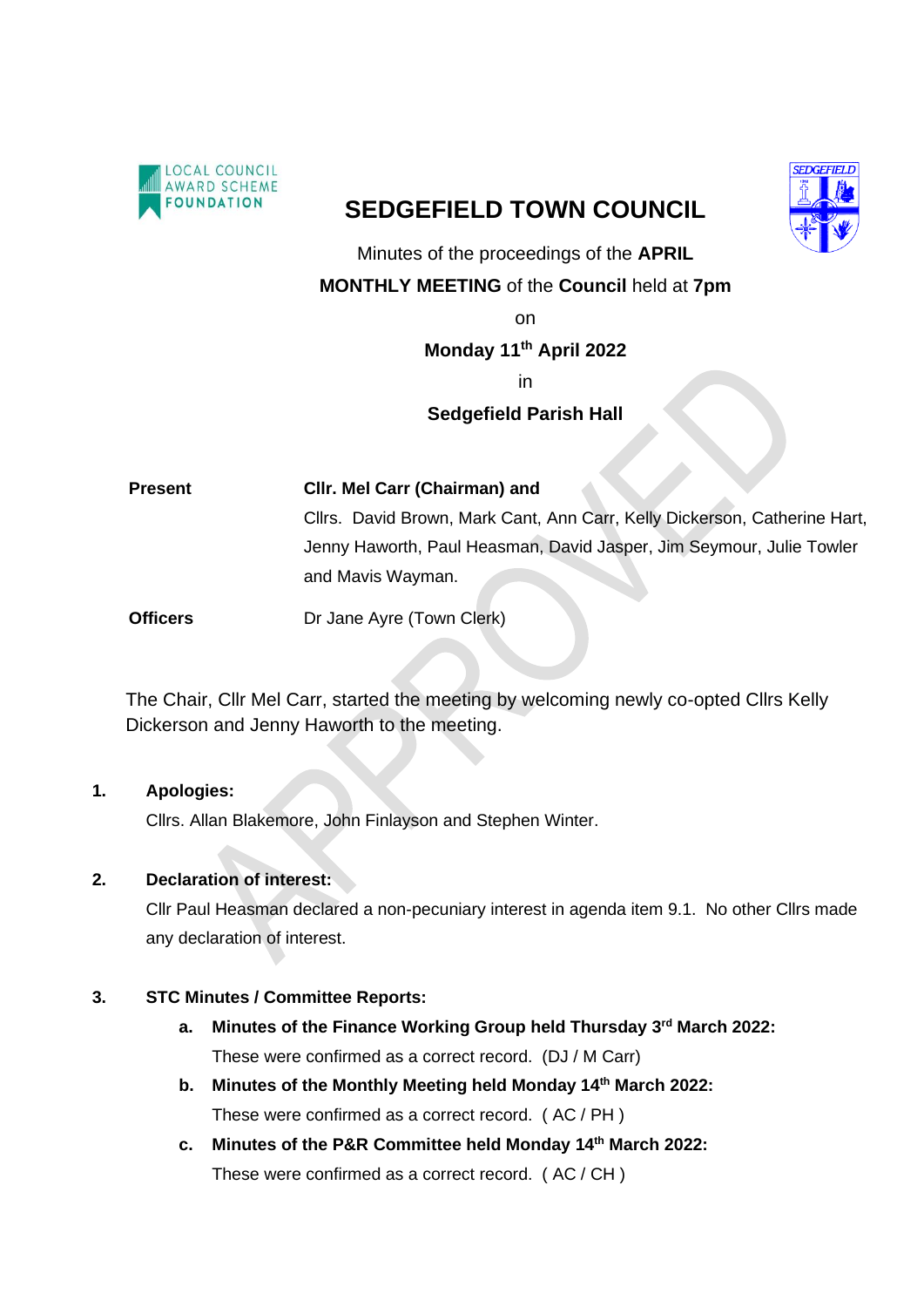**d. Minutes of Joint Town Council and Sedgefield in Bloom Group Meeting held Thursday 17th March 2022:**

These were confirmed as a correct record. ( M Carr / JA )

- **e. Minutes of Estates Working Group held Monday 21st March 2022:** These were confirmed as a correct record. ( JT / MW )
- **f. Minutes of the Community Development & Engagement Committee held Monday 21st March 2022:**

These were confirmed as a correct record. ( AC / CH )

- **g. Minutes of the Environment Committee held Monday 21st March 2022:** The Clerk requested that item 2 be reworded to read "Cllr Paul Heasman declared a non-pecuniary interest in the Sedgefield Development Trust". Cllrs agreed to this amendments. With the inclusion of this amendment these were confirmed as a correct record. ( CH / PH )
- **h. Minutes of the Special Town Council Meeting held Monday 28 th March 2022:** These were confirmed as a correct record. ( AC / CH ) **RESOLVED: To accept all of the minutes as above and recommendations contained therein.**

### **4. Matters of Information:**

## **4.1. Councillor Vacancies Update:**

A Special Town Council meeting was held on Monday 28th March 2022 at 6.30pm.

## **RESOLVED:**

**To receive this information and to close this matter.**

## **4.2. Report from Durham County Cllr Chris Lines:**

The Clerk has requested from County Cllr Lines an update on DCC's proposed Hardwick Park investment programme. County Cllr Lines has confirmed that he will provide this via his Monthly Reports when further details are known. County Cllr Lines gives reassurance that he is lobbying for the full details of this project.

## **RESOLVED:**

**To receive this information and to close this matter.**

## **4.3. Crime Statistics Sedgefield:**

PC John Seymour has confirmed that for the purposes of the Police's crime statistics "Sedgefield" is defined as all of Sedgefield plus Bradbury and Mordon.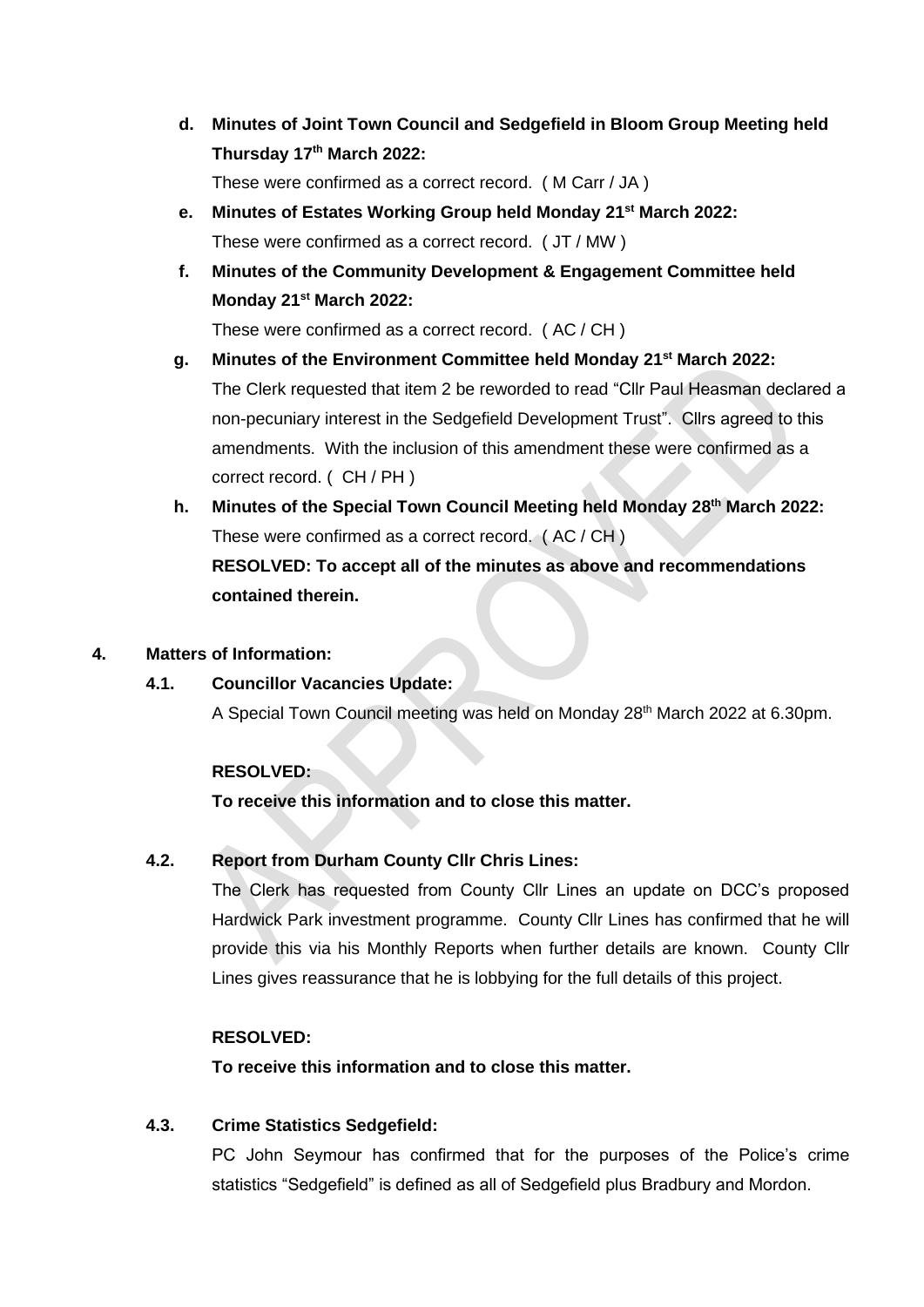### **RESOLVED:**

### **To receive this information and to close this matter.**

#### **4.4 Current Planning Applications:**

The Clerk submitted to DCC Planners comments agreed in relation to planning applications  $1 - 3$ .

#### **RESOLVED:**

### **To receive this information and to close this matter.**

With regards planning application DM/22/00442/FPA, the Clerk has liaised with the Planning Officer. Only Livin can answer the Council's question regarding the level of development/number of garages they have chosen to build and this request has been passed to them. With regard to the EV charging points while there is the County Durham Plan policy regarding them, it is generally framed around new residential/commercial development or within the curtilage of dwellings/nondomestic properties, rather than sites such as this. Mr Sandford believed the existing garages did not have an electricity supply and to add it to the new garages would require significantly greater ground works (each garage would need to be connected to the corresponding property in order for them to be debited for use) and it would possibly make the project financially unviable. Again, Mr Sandford has asked Livin to respond on this point. When responses are received from Mr Sandford/Livin the Clerk will share with Cllrs for their information.

### **RESOLVED:**

### **To receive this information**

### **5. Dates of Meetings:**

Prior to the meeting the Clerk had circulated to all details of all meetings April 2022 plus civic events until November 2022. The Clerk reported a Policy & Records Management Working Group meeting had now been scheduled for 9.30am on 21st April 2022.

### **RESOLVED:**

### **To receive the information.**

### **6. Public Participation:**

The Chairman, Cllr Mel Carr, closed the meeting for the public gave their views and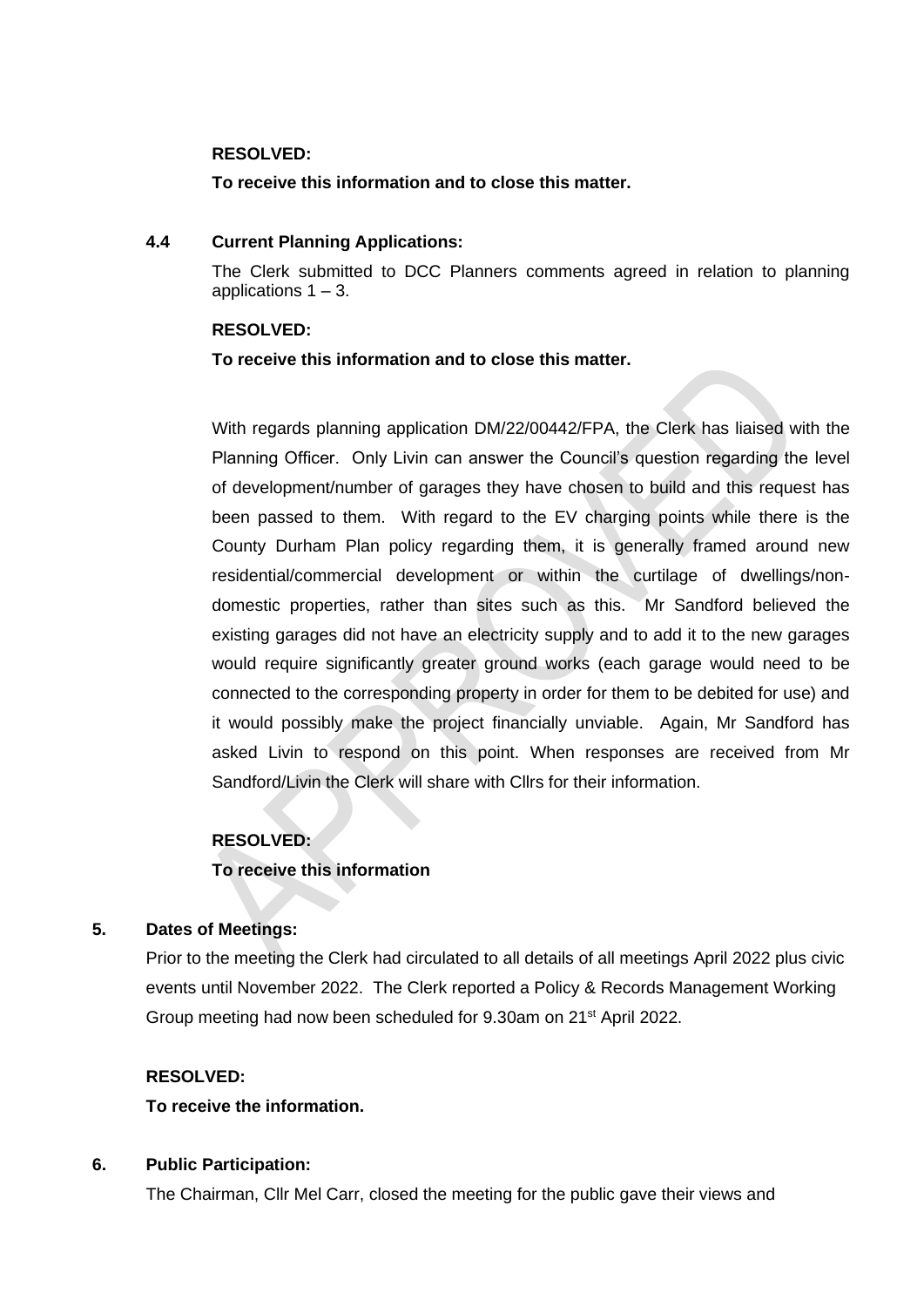#### comments.

Mr Roger Clubley said that he had copied the Town Council into an email which he had sent on behalf of Sedgefield Development Trust to DCC Cllrs dated 1<sup>st</sup> April 2022 welcoming DCC's proposal to declare an "ecological emergency" in the area on  $6<sup>th</sup>$  April 2022 but expressed concerns regarding the environmental impact that granting of planning permission to EDCAT for a community athletics track on land near to NETPark could have when considered by Planning Committee on 5<sup>th</sup> April 2022. Mr Clubley noted this item of correspondence was on the Council's agenda later in the meeting. Mr Clubley noted the planning application had now been granted and DCC had declared an "ecological emergency". Mr Clubley said the Development Trust are now trying to work out if an Act of Parliament can be over-ridden by a planning application determination and are currently uncertain of the situation and where things go from now.

Ms Aitkins said that she was in attendance to support Mr Clubley.

Another female member of the public introduced herself as having 30 years experience as a Leisure Services Manager and declared a vested interest in the nearby livery yard. This lady questioned why the running track was not being built at the school? Based upon her previous experience, she also stated this facility would find it very hard to be self-sustaining when Council owned and operated facilities, operating with allocated budgets from public money, found it impossible to pay their own way within the budgets given to them. This lady said she was a sports person and the best place for the track was to be at the school and again questioned why this had not been the chosen venue. Cllr Mel Carr explained why it was not within the Town Council's powers to make such a decision or be able to provide the rationale for their decision reached. Cllr Mel Carr suggested the lady approach Durham County Council and/or local County Councillors for the answers that she requested.

Another female member of the public commented that at least one County Cllr was present in the room. This lady said that she had no issue with a track being built but that she did have an issue with the location now granted, particularly when considering that the day after the planning application granted the County Council declared an ecological emergency yet this area of land will be dug up and the ecology impacted significantly. Cllr Mel Carr explained how contact can be made with local County Cllrs.

Another female member of the public said that she supported all the comments made by others during public participation and reiterated the view that the running track should be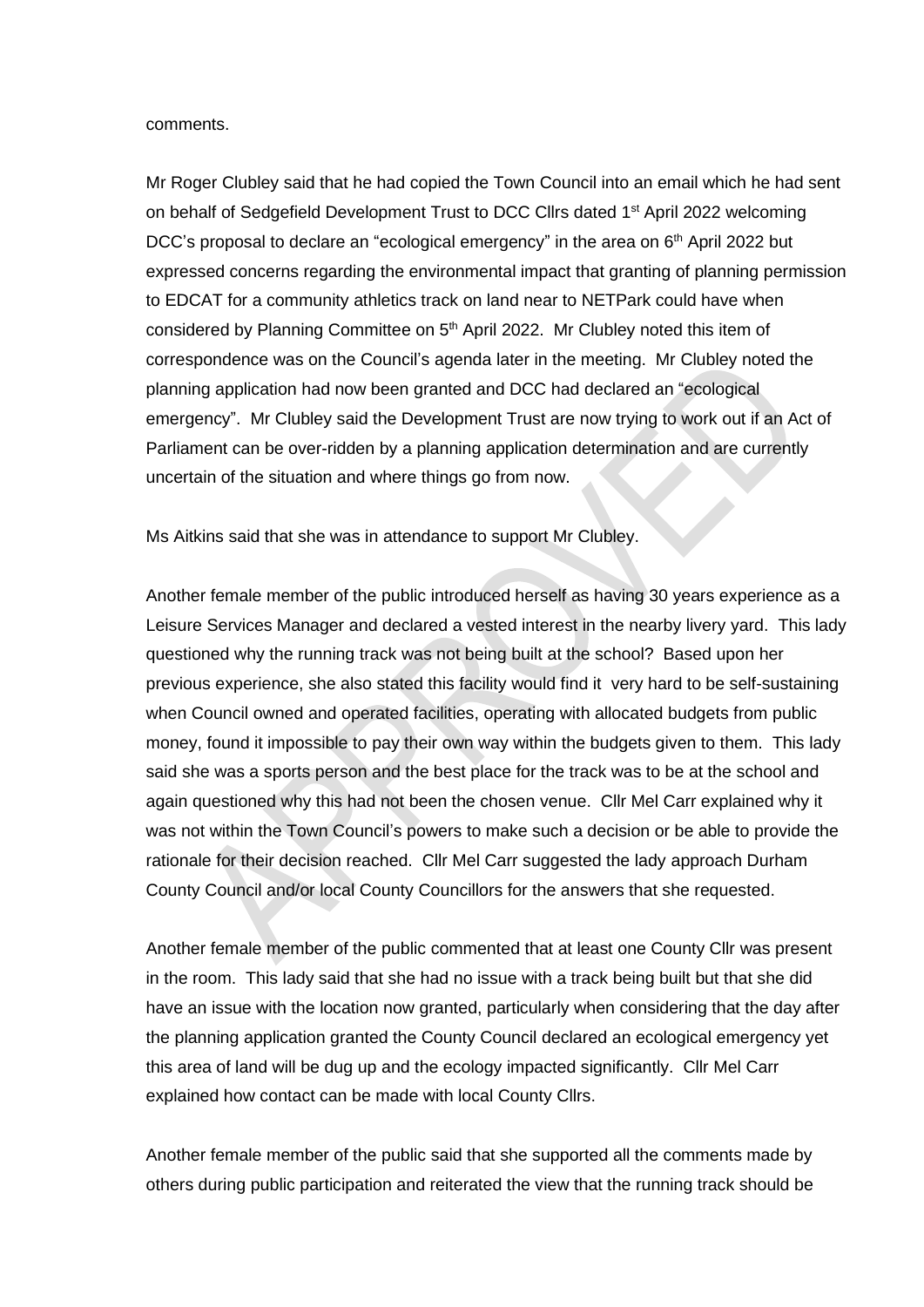located at the school. This lady said she understood the Town Council could not do anything about this matter but she wanted to have her concern recorded as she was not only concerned about the incorrect location for this facility but also the longer-term sustainability of it. This lady thanked the Town Council for the opportunity to make her comments.

The Chairman thanked the member of the public for their comments and re-opened the meeting.

## **7. Internal Reports:**

## **7.1 Chairman's Report:**

Prior to the meeting the Clerk had circulated to all a copy of the Chairman's report which detailed the actions he had undertaken since the Council's last Monthly Meeting.

## **RESOLVED:**

## **To receive this information.**

## **7.2 Mayor's Report:**

The Mayor, Cllr Ann Carr, circulated a written report detailing the actions she had undertaken since the Council's last Monthly Meeting.

## **RESOLVED:**

## **To receive this information.**

## **8. External Reports:**

## **8.1 Report From Durham County Councilor Chris Lines, Sedgefield Division:**

Prior to the meeting the Clerk had circulated to all a report from Durham County Cllr Chris Lines who represents the Sedgefield Division.

## **RESOLVED:**

**To receive this information.**

## **8.2 Sedgefield Crime Statistics 6 th March 2022 – 31st March 2022:**

Prior to the meeting the Clerk had circulated to all Crime Statistics for Sedgefield between 6<sup>th</sup> March and 31<sup>st</sup> March 2022 as provided by PC John Seymour.

Cllr Mel Carr noted that at the bottom of these statistics was a statement "114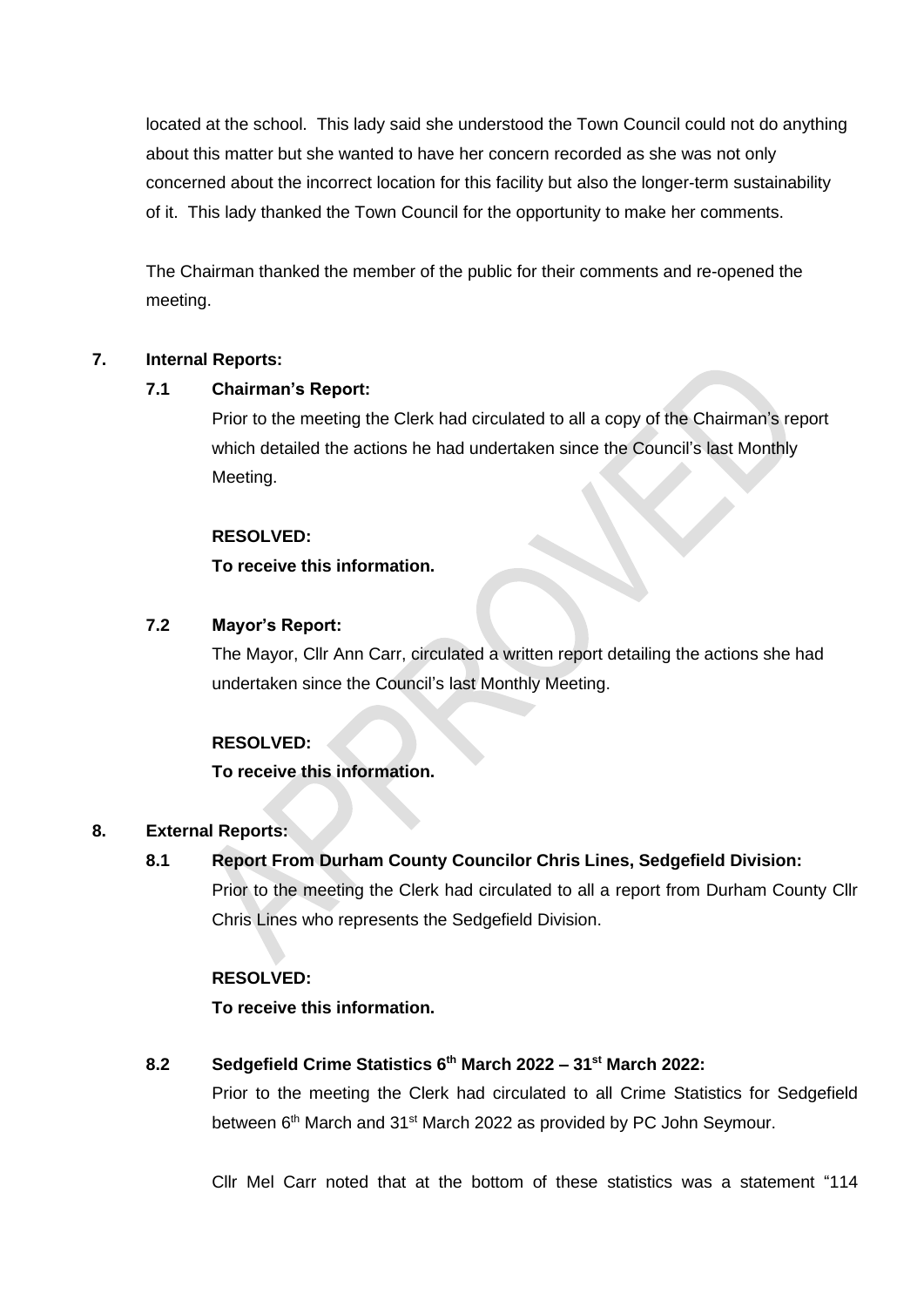incidents in total" yet the number of incidents reported in the summary totalled 28. The Clerk said she would seek clarification.

Cllr Jenny Haworth commented that these numbers are just for Sedgefield and said that it would be useful to be able to put these into a national/regional/local comparison to get an understanding of what they mean. Cllr Haworth reported that she had looked at information on the Durham Insight system and reported Sedgefield figures (albeit including Bishop Middleham area) and compared provided comparison. From this Cllr Haworth had found the statistics for Sedgefield were half the North East average and considerably lower than elsewhere in the County. Cllrs thanked Cllr Haworth for this information. Cllr Mark Cant suggested the Clerk liaise with PC Seymour to ask if it was possible that future statistics could be reported with some form of comparison information shown so that we can put Sedgefield incidents into some sort of context.

### **RESOLVED:**

- **i) To receive the information.**
- **ii) The Clerk to liaise with PC Seymour in accordance with the Town Council's wishes.**

### **9. Correspondence:**

**9.1. Cabinet Meets At County Hall On Wednesday 6th April: Councillors Will Be Asked To Declare An Ecological Emergency In County Durham As Part Of Plans To Do More To Stop The Decline Of Wildlife And Natural Habitat (email and attachment from Mr Roger Clubley, Sedgefield Development Trust dated 1st April 2022):**

Prior to the meeting the Clerk had circulated to all a copy email sent from Mr Roger Clubley of the Sedgefield Development Trust dated  $1<sup>st</sup>$  April 2022 titled as above which was for the attention of County Cllrs Mark Wilkes and Amanda Hopgood. Cllr Mel Carr confirmed that this correspondence is that to which Mr Clubley referred in his comments during the earlier Public Participation of this meeting.

Cllr Julie Towler said it was very strange that DCC had made a determination on the EDCAT planning application prior to the decision being made regarding the declaration of an ecological emergency in County Durham. Cllrs Ann Carr and Catherine Hart agreed and said the planning application should have been determined after the consideration of DCC's ecological proposal. Cllr Hart expressed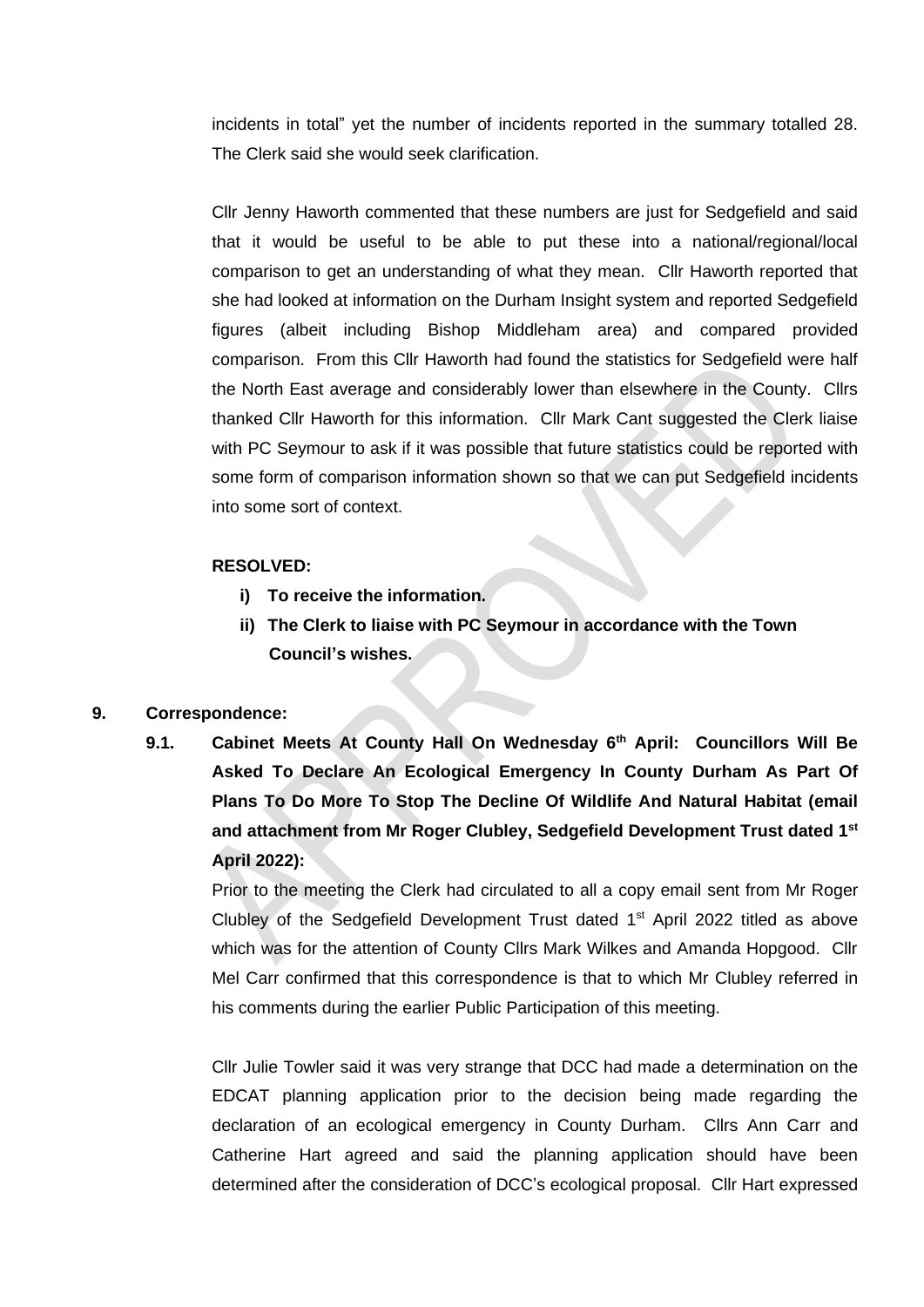her concern regarding Mr Clubley's comment that 36% of the Development Trust's Woodland and Wildlife project area would be lost as a result of the development of the new track. Cllr David Brown said the decision to declare an ecological emergency had been a DCC Cabinet decision and will not be formally adopted until it is considered at the next Full Council meeting, i.e. this is an interim stage. Cllr Brown said there had been lots of contentious issues regarding ecology surrounding this planning application and the recent Full Planning Committee had took on board the comments made in the ecological survey undertaken following an in-depth study of the whole area one month previously.

### **RESOLVED:**

**To receive this information.**

### **10. Current Planning Applications:**

A schedule of the current planning applications had been circulated prior to the meeting. Each application was then considered, and the following comments were made (Note: number refers to the number on the circulated list):

**10.1 DM/22/00761/FPA - machinery/grain storage steel portal framed shed, Cole Hill Farm, Elwick, Hartlepool:** 

Cllrs did not have any objection to this application.

**10.2 DM/22/00809/FPA – single storey side extension and reconfiguration to ground floor, Pear Tree House, West Park Lane, Sedgefield:** 

Cllrs did not have any objection to this application but did want assurance that the requirements of the Town's Conservation Area would be met.

**10.3 DM/22/00891/FPA – rear single storey extension, 19 The Leas, Sedgefield:**  Cllrs did not have any objection to this application.

### **RESOLVED:**

**The comments on planning applications 1 – 3 above to be submitted to DCC Planners.** 

The Clerk reported that earlier that day the latest list of planning applications had been published by DCC, however, there were no applications from within the Parish of Sedgefield.

The Chair thanked everyone for attending and closed the meeting at 7.17pm.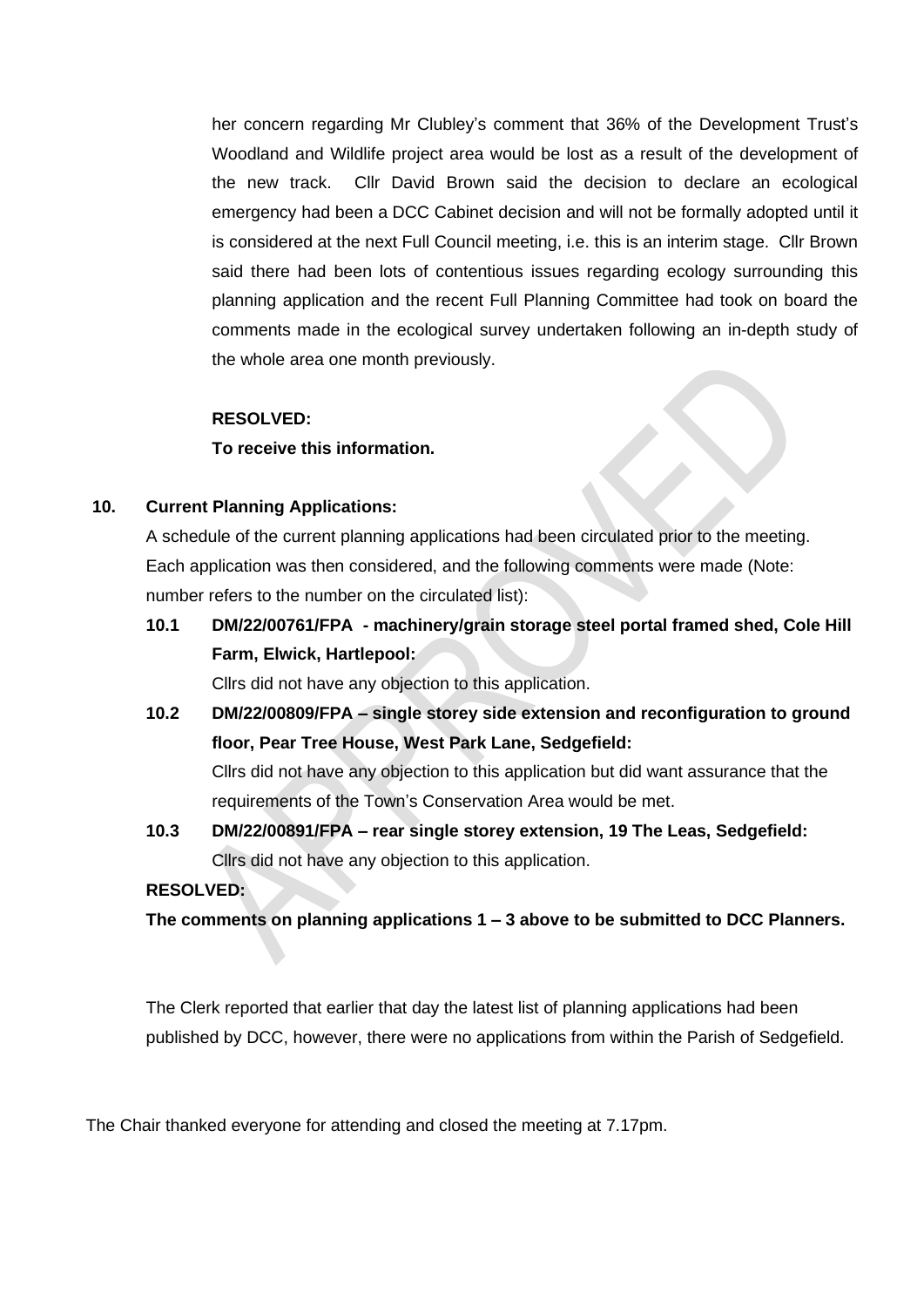

# **SEDGEFIELD TOWN COUNCIL**

## **POLICY & RESOURCES**



Minutes of the proceedings of the **APRIL POLICY & RESOURCES** of the **Council**  held following the **Monthly meeting** on

**Monday 11 th April 2022**

in

## **Sedgefield Parish Hall.**

**Present Cllr. Mark Cant (Chairman) and** Cllrs. David Brown, Ann Carr, Mel Carr, Kelly Dickerson, Catherine Hart, Jenny Haworth, Paul Heasman, David Jasper, Jim Seymour, Julie Towler and Mavis Wayman.

**Officers** Dr Jane Ayre (Town Clerk)

## **1. Apologies:**

Cllrs Allan Blakemore, John Finlayson and Stephen Winter.

## **2. Declaration of interest:**

None.

## **3. Matters of Information:**

## **3.1 Tree Inspections:**

Quotations for recommended tree works to those trees on Town Council owned land are now being sought and three contractors have been approached. A deadline for submitted quotes was 31<sup>st</sup> March 2022, however, one contractor has expressed a desire to quote but requested until 30<sup>th</sup> April 2022 due to volume of work dealing with a backlog of storm damage work. The Estates Working Group will consider quotations and bring a recommendation to a future P&R Committee meeting. The Finance Working Group to factor into the Town Council's future budget planning process the future programme of treeworks.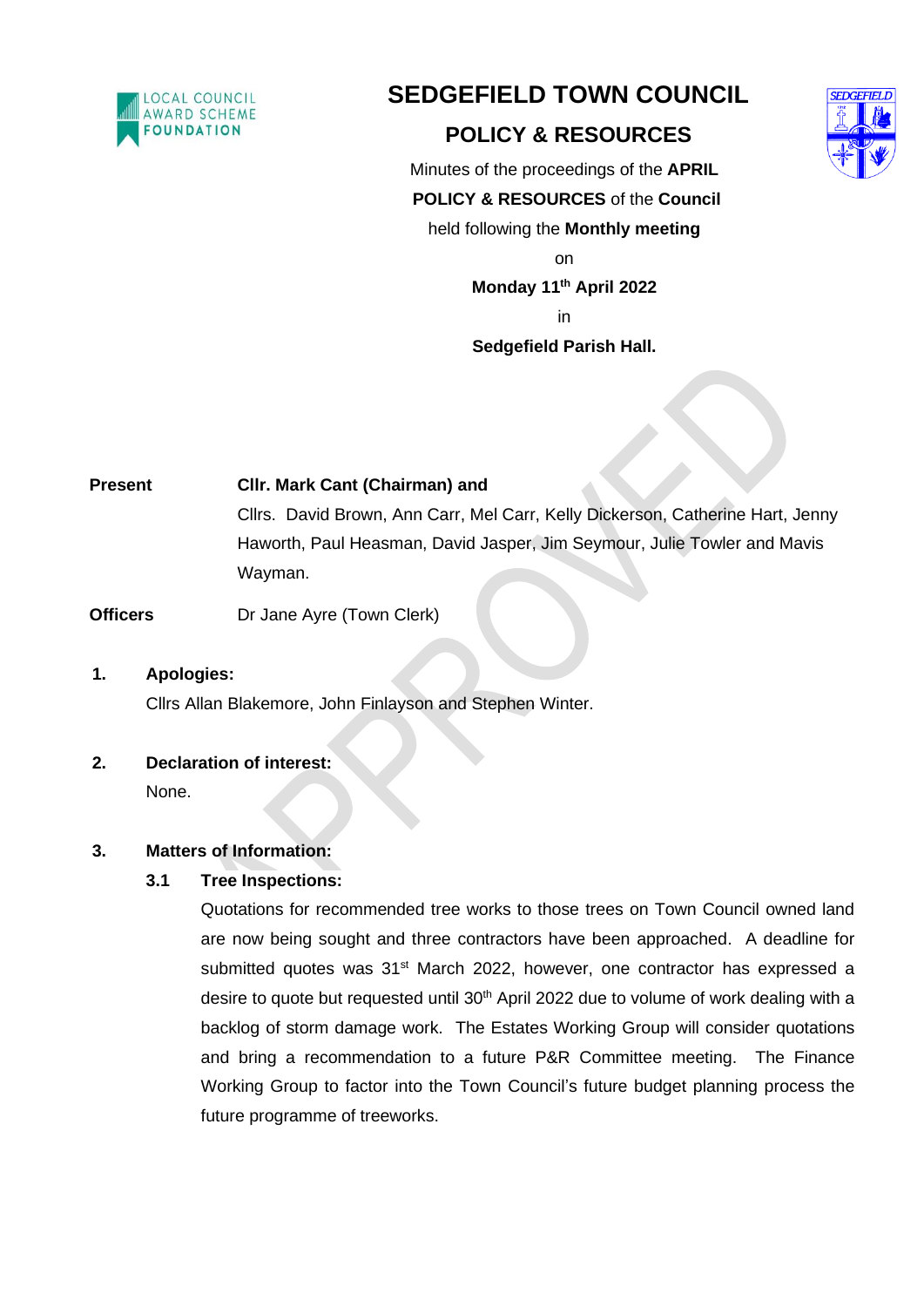#### **RESOLVED:**

### **To receive the information.**

### **3.2 Section 106 Funding:**

No further information has been received regarding this matter.

The Clerk has requested a meeting between the Estates Working Group and County Cllr Chris Lines to commence discussions regarding possible review of play provision across the Town.

Upon determination of the Town Council's planning application to expand Butterwick Road Cemetery the Clerk to organize a joint Butterwick Road Cemetery Working Group and Finance Working Group meeting in order that funding and options can be considered with a recommendation report brought to a future P&R Committee meeting for consideration.

The Clerk to keep Cllrs updated on any developments relating to Section 106 monies.

### **RESOLVED:**

**To receive the information.**

## **3.3 Strategic Priorities:**

Time is now needed to allow the Clerk to commence drafting action plans for each strategic priority plus scheduling meetings with both local County Cllrs and Police. The Clerk to keep Cllrs updated on this matter.

### **RESOLVED:**

**To receive the information.**

## **3.4 Refurbishment of Cemetery Compound:**

The Town Council's appointed contractor for building the new recycling bays in the Council's cemetery compound started this work on 15<sup>th</sup> March 2022. The Council is now awaiting his return to complete this work and then to remove and dispose of green waste and dismantle and remove the existing recycling bays at the top area of the cemetery. The Clerk to keep Cllrs updated on this matter.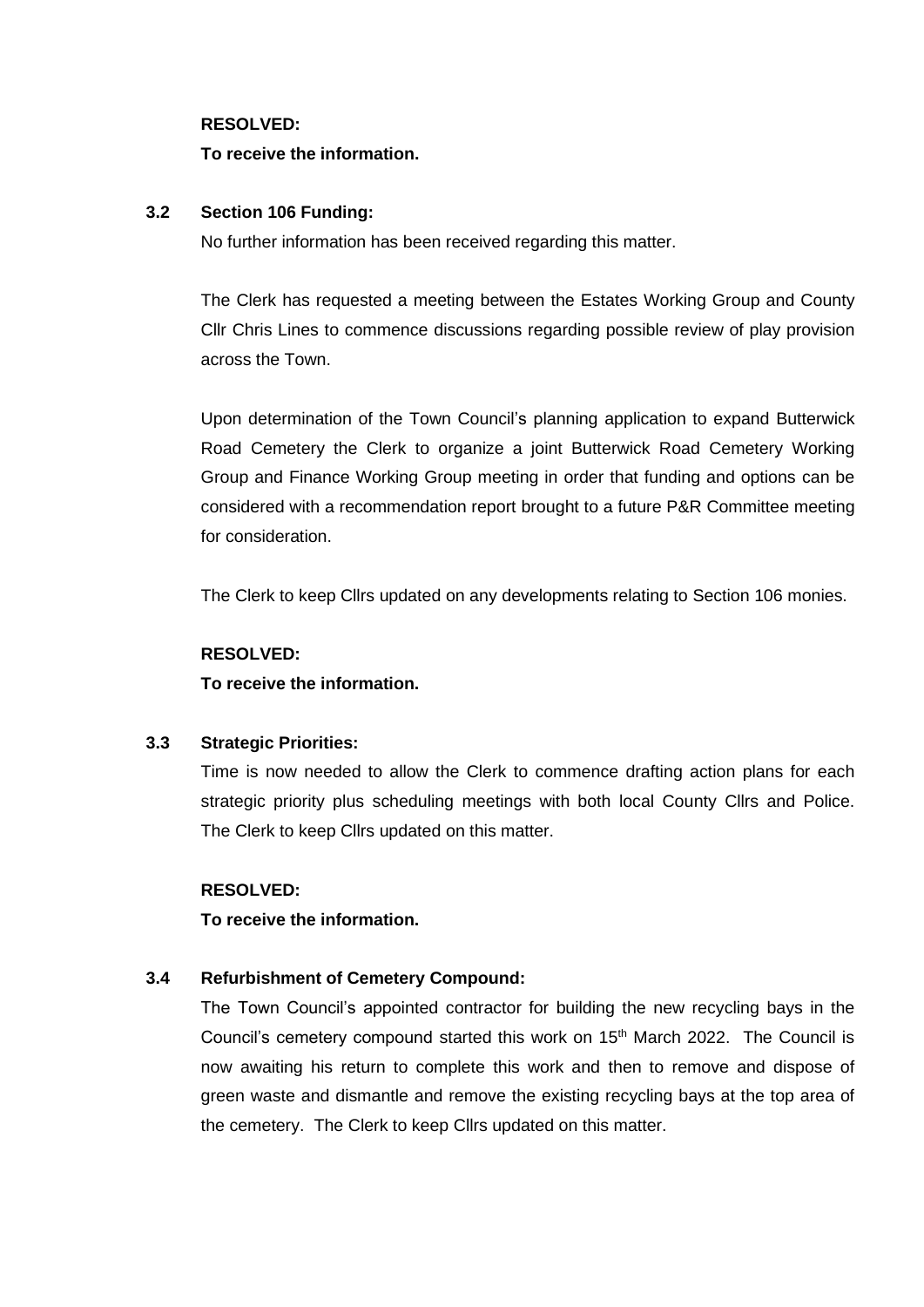#### **RESOLVED:**

### **To receive the information.**

### **3.5 Parish Hall CCTV:**

The Estates Working Group are to prepare a CCTV Policy. When done a recommendation will be presented to a future P&PR Committee for approval. The Clerk to keep Cllrs updated on this matter.

### **RESOLVED:**

**To receive the information.**

## **3.6 Eden Drive Play Area:**

As reported at the October 2021 meeting, the work to replace wetpour shrinkage areas at the play area has now been expedited with a request that this be carried out as soon as possible. No confirmation date has been received as yet. The Clerk to keep Cllrs updated on this matter.

### **RESOLVED:**

**To receive the information.**

## **3.7 Adaptations To Town Council Tractor and Winter Gritting Equipment**

The Clerk has notified the contractor of their successful quotation and issued a purchase order number along with request this work be done as soon as possible. Parts are now on order and the adaptation work will be done as soon as they arrive and be done on-site at the Cemetery compound. The Clerk to keep Cllrs updated on this matter.

### **RESOLVED:**

**To receive the information.**

## **3.8 Village Green Policy:**

The Clerk is now liaising with DCC regarding a map to accompany this policy. Upon receipt the policy will be published on the Town Council's website, Twitter and next edition of the Sedgefield Extra as well as letters to those businesses and residential properties that border village green. Letters and policies will also be sent to all estate agents operating in the Town. The Clerk to keep Cllrs updated on this matter. Cllr Mark Cant requested a copy of this Policy be shared with Cllrs Kelly Dickerson and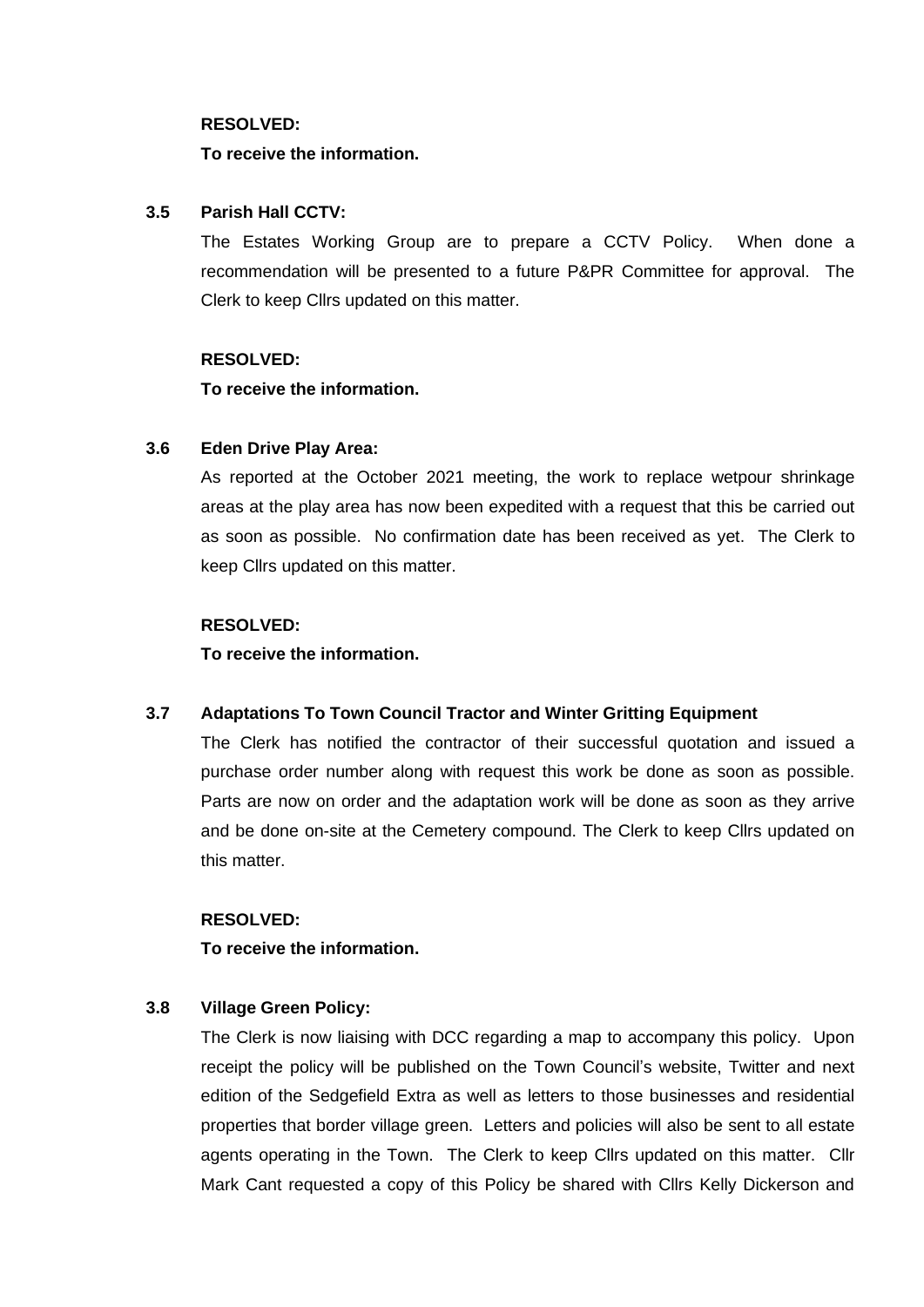Jenny Haworth for their information.

## **RESOLVED:**

### **i) To receive this information.**

**ii) The Clerk to share with Cllrs Dickerson and Haworth copies of the Town Council's Village Green Policy.** 

### **3.9 Butterwick Road Cemetery – Rules and Regulations:**

The updated Butterwick Road Cemetery – Rules and Regulations have now been published on the Town Council's website and are being issued as required. These will be reviewed again in 12 months' time.

### **RESOLVED:**

### **To receive this information and to close this matter.**

### **3.10 Sedgefield Hardwick Consultation:**

The Clerk has written to Ms Sally Newton of Sedgefield Hardwick Primary thanking her for giving the Town Council the opportunity to participate in this consultation exercise and informed her this matter has been fully discussed by the Town Council who are open minded and have no definitive view either for or against.

### **RESOLVED:**

**To receive this information and to close this matter.**

## **3.11 Request For Support For AAP Application:**

The Clerk has written a letter for support for DIDO's funding application to the EDRC AAP.

### **RESOLVED:**

**To receive this information and to close this matter.**

## **3.12 Town Clerk Increment:**

The Town Council's payroll provider has been informed of this matter and to update their records with effect from 1<sup>st</sup> April 2022.

### **RESOLVED:**

**To receive this information and to close this matter.**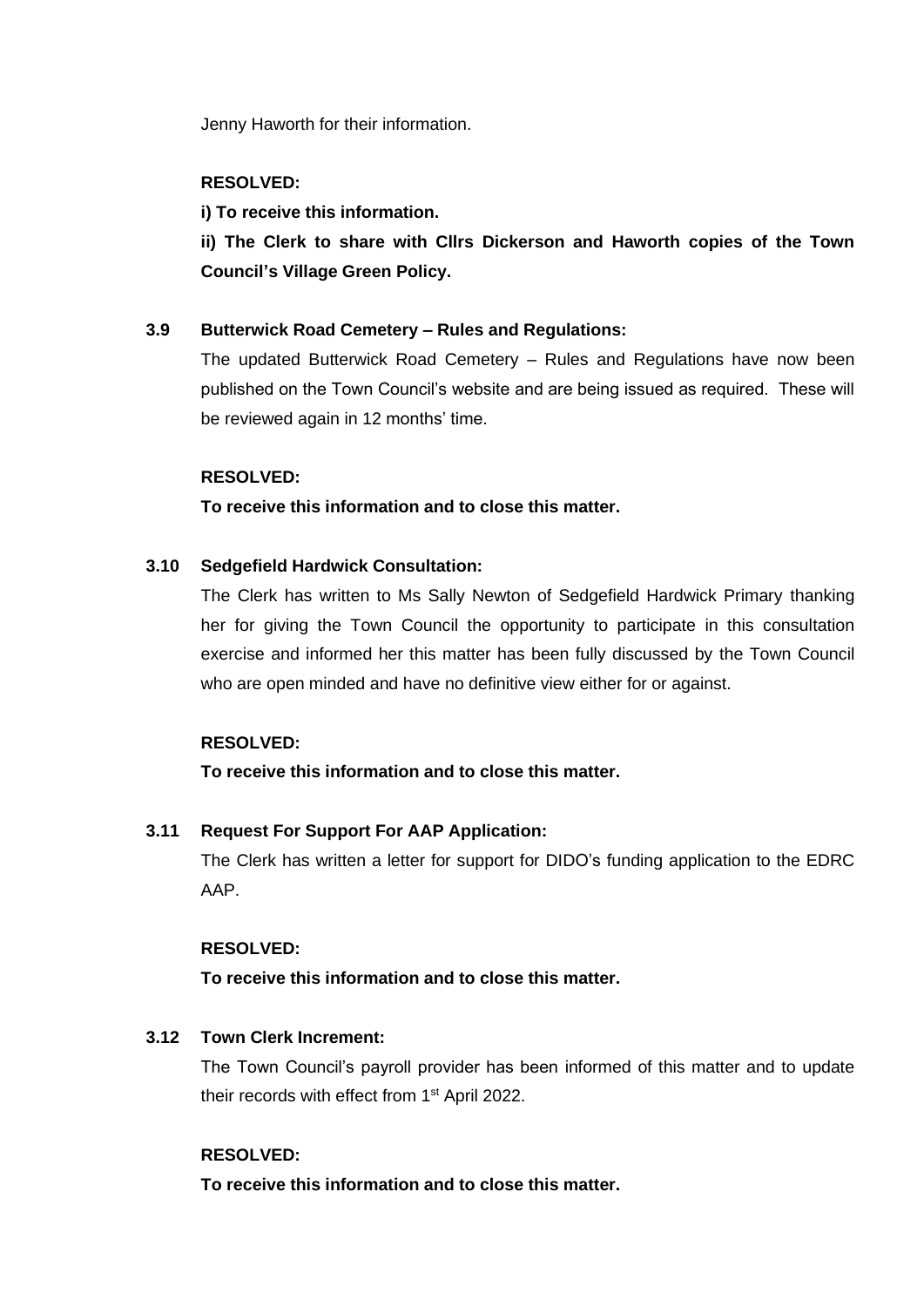### **3.13 National Pay Award 2021/22:**

The National Pay Award for 2021/22 has been adopted and back pay to those staff on NJC terms and conditions was issued in March 2022.

### **RESOLVED:**

### **To receive this information and to close this matter.**

## **3.14 Refurbishment of Footpaths On Village Greens:** This work was undertaken on 17<sup>th</sup>-18<sup>th</sup> March 2022.

### **RESOLVED:**

## **To receive this information.**

### **4. Public Participation:**

The Chairman, Cllr Mark Cant, closed the meeting. No members of the public were present. The Chairman re-opened the meeting.

### **5. Reports:**

## **5.1 St Edmund's Closed Churchyard Update Report by Cllr Mel Carr and Town Clerk:**

Prior to the meeting the Clerk had circulated to all a St Edmund's Closed Churchyard Update Report which confirmed that, as agreed at the March 2022 P&R Committee meeting, she and Cllr Mel Carr had met with the Town Council's solicitor to instruct him to serve notices on Durham County Council and the Parochial Church Council in accordance with resolutions made. The Clerk confirmed that since the production of the report circulated, the notices had now been served on the County Council and Church Council. The Clerk confirmed that she has also instructed the Town Council's grass cutting contractor to resume grass cutting in St Edmund's churchyard until the end of June 2022 at the latest and has duly updated Ms Michele MacCallam of the Parish of the Upper Skerne. This grass cutting will cease as soon as the County Council takes on the maintenance responsibility for the churchyard which will be the end of June 2022 at the latest. The Clerk to keep Cllrs updated on this matter.

### **RESOLVED:**

## **To receive this information.**

## **6. Financial Matters:**

## **6.1 Invoices for payment by cheques for approval after 14 th March 2022:**

Prior to the meeting the Clerk had circulated to all details of cheques for approval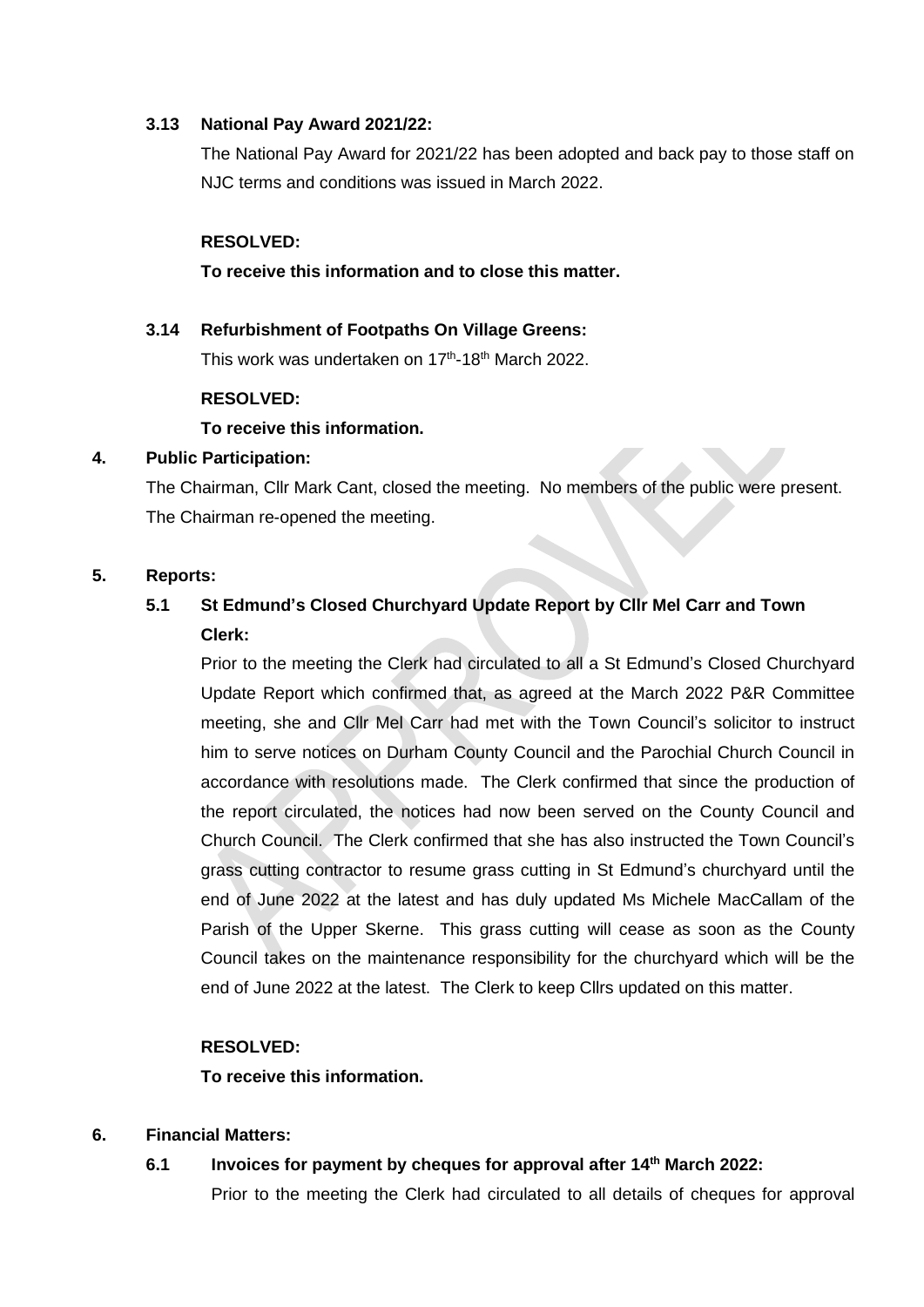after 14<sup>th</sup> March 2022 numbered 110185 to 110198. The Clerk circulated to all an updated list which includes cheques numbered 110199 to 110208. Cllr Julie Towler questioned if payment had already been received from the member of the public for the memorial bench related to cheque number 110199. The Clerk confirmed that payment had been received. Cllrs confirmed their support for the authorization of all cheques.

With regards to the memorial bench related to cheque number 110199, Cllr Mel Carr reported that work is underway now to get the bench installed outside the Methodist Church. The new bench is larger than the previous bench at that location so some groundwork will be required prior to fitting. Discussions with a possible contractor are underway.

### **RESOLVED:**

**i) All cheques and invoices were approved for payment.**

**ii) Cllrs Mel Carr and Cllr David Brown plus the Town Clerk to duly sign the cheques.**

#### **6.2 Financial Budget Comparison Report by Town Clerk:**

Prior to the meeting the Clerk had circulated to all a Financial Budget Comparison report which explained that financial budget comparisons for 2022/23 will commence in the May 2022 P&R Committee packs.

#### **RESOLVED:**

**To receive this information.**

**6.3 Debtors List as at 31st March 2022:**

#### **RESOLVED:**

**To receive the Debtors List as at 31st March 2022.**

**6.4 Direct Debits and BACS List for 1 st – 31st March 2022:**

#### **RESOLVED:**

**To receive Direct Debits and BACS List for 1 st – 31st March 2022.**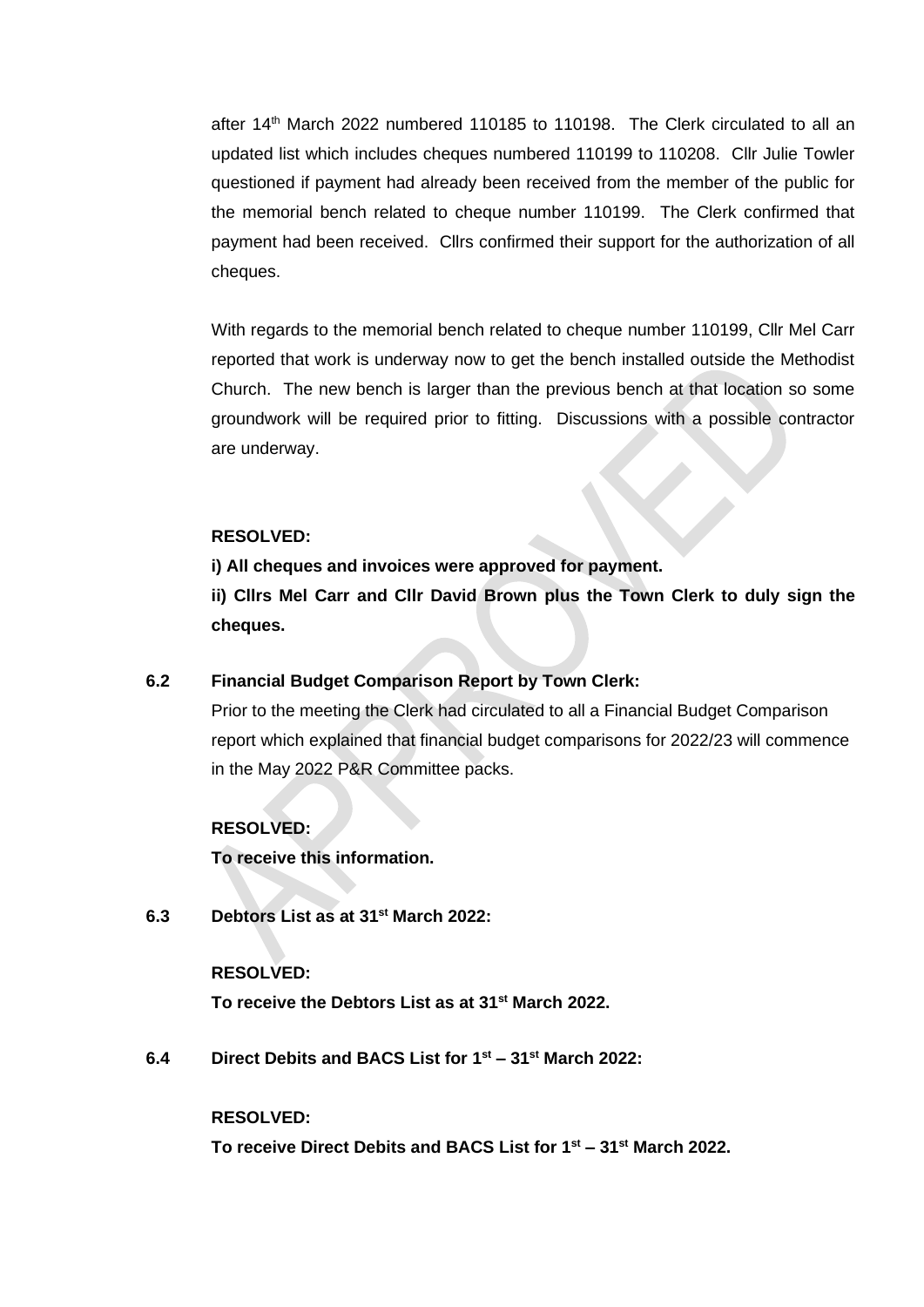## **6.5 March 2022 Bank Reconciliations plus February 2022 Public Sector Deposit Fund Reconciliations Plus Imprest Account Reconciliation for March 2022 Report by Town Clerk:**

Prior to the meeting the Clerk had circulated to all a March 2022 Bank Reconciliations plus February 2022 Public Sector Deposit Fund Reconciliations and Imprest Account Reconciliation for March 2022 Report. The Clerk circulated to all copies of the March 2022 Public Sector Deposit Fund Reconciliation which had been undertake as part of the preparations for the 2021/22 year end processes and accounts production.

### **RESOLVED:**

**To receive this information.** 

## **6.6 Year End 2021/22 Update Report by Town Clerk:**

Prior to the meeting the Clerk had circulated to all a Year End 2021/22 Update Report which reminded all of the Special Town Council meeting at 6pm in Sedgefield Parish Hall on Monday 25<sup>th</sup> April 2022 for approval of accounts and year end documentation. The Clerk reported that meeting packs would be issued to all Cllrs on 19<sup>th</sup> April 2022.

### **RESOLVED:**

**To receive the information in the report.**

## **7. Correspondence:**

## **7.1 Double Taxation (email from CDALC dated 22nd March 2022):**

Prior to the meeting the Clerk had circulated to all a Double Taxation email from CDALC dated  $22<sup>nd</sup>$  March 2022. For the benefit of new Cllrs, the Clerk provided the background to this item and the reason for the Town Council's decision not to participate in this matter.

## **RESOLVED:**

**To note the CDALC Executive Committee's decision following their meeting on 2 nd March 2022 to not pursue the issue of double taxation any further with DCC.** 

**7.2 Cowley House Farm on land East of Stockton Road, Thorpe Larches Community Benefit Deed (letter from Ms Charlotte Kitchin, Lightsourcebp**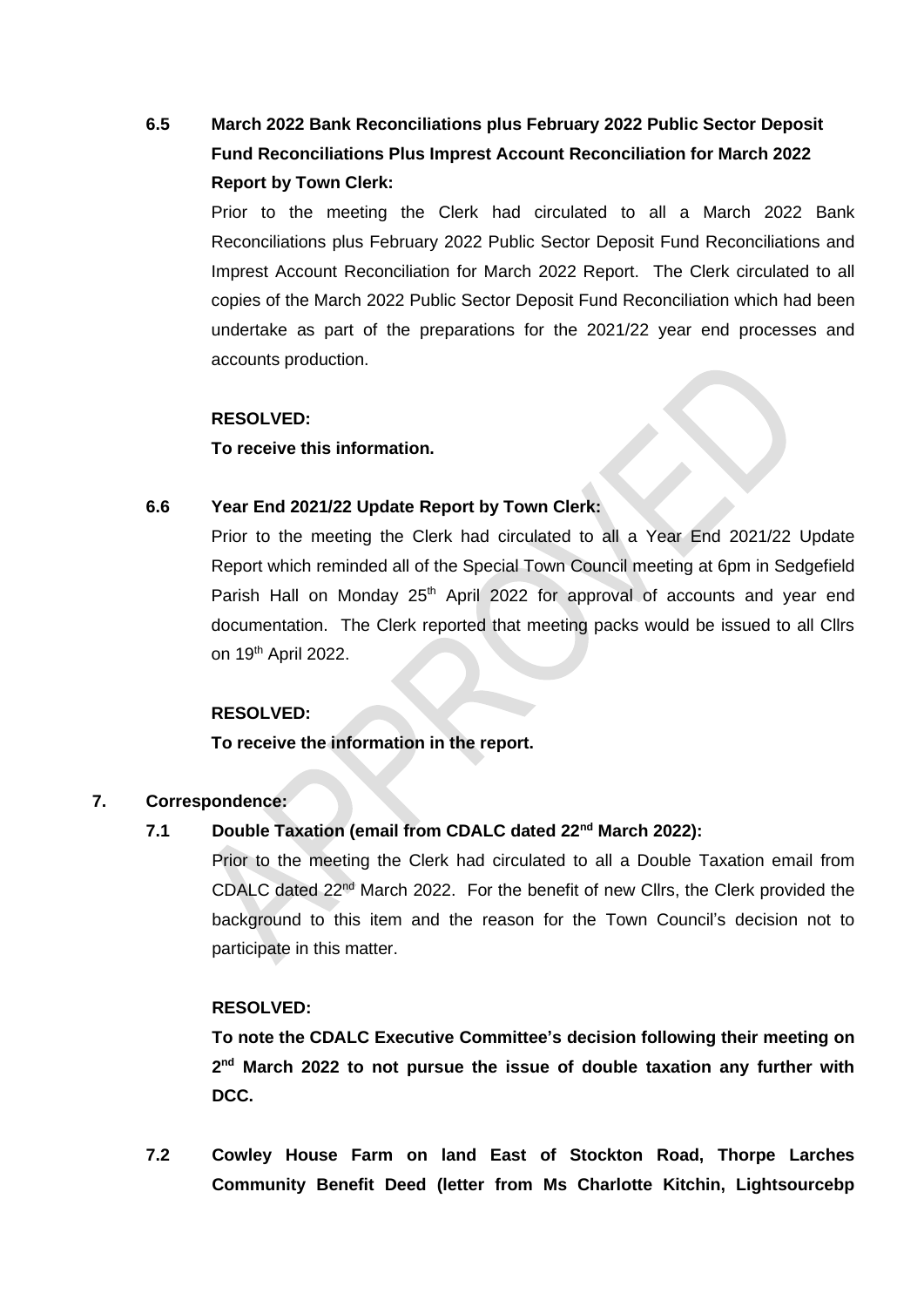#### **dated 17th March 2022):**

Prior to the meeting the Clerk had circulated to all Cowley House Farm Community Benefit Deed and accompanying letter from Ms Charlotte Kitchin of Lightsourcebp dated 17<sup>th</sup> March 2022. The Clerk had also circulated electronically to all Cllrs on  $5<sup>th</sup>$ April 2022 a report entitle "Potential Cowley House Solar Farm Community Fund Report" which had been considered at the P&R Committee meeting on 12<sup>th</sup> October 2020. The Clerk read out this former report which gave Cllrs the background to this matter and confirmed that in October 2020 the Town Council had indicated to Lighsourcebp that it would be willing to be involved in the Community Fund's development and subsequent on-going operations depending upon the content of a proposed Community Benefit Deed. The correspondence now being considered is that Deed.

Cllr Mark Cant asked the question – does the Town Council now wish to sign this Deed? Cllr Jenny Haworth said she had undertaken an internet search and noted a number of other similar Funds with many receiving an annual payment rather than a one off up front sum. Particular examples highlighted by Cllr Haworth were Funds relating to School Aycliffe Solar Farm and several Parish Councils within Dorset. Cllr Haworth suggested the Town Council should refer this back to Lightsourcebp and request an annual payment meaning the area could benefit from more funding. Cllrs agreed this should be explored.

### **RESOLVED:**

**The Clerk to reply to Ms Kitchin to request Lightsourcebp consider making an annual payment to this proposed Fund rather than a one-off up front payment.** 

**7.3 Government Response To The Committee On Standards In Public Life Report (email and attachment from CDALC dated 22nd March 2022):**

Prior to the meeting the Clerk had circulated to all an email and attachment from CDALC dated 22nd March 2022 which shared NALC's statement to the Government's response to the Committee on Standards In Public Life report.

On a separate matter, the Clerk confirmed that advice has been issued through CDALC from DCC's Monitoring Officer recommending changes to the Code of Conduct it recommends Town/Parish Councils adopt. The Clerk confirmed this would be considered at the forthcoming Policy & Records Management Working Group and an appropriately updated Code of Conduct presented as a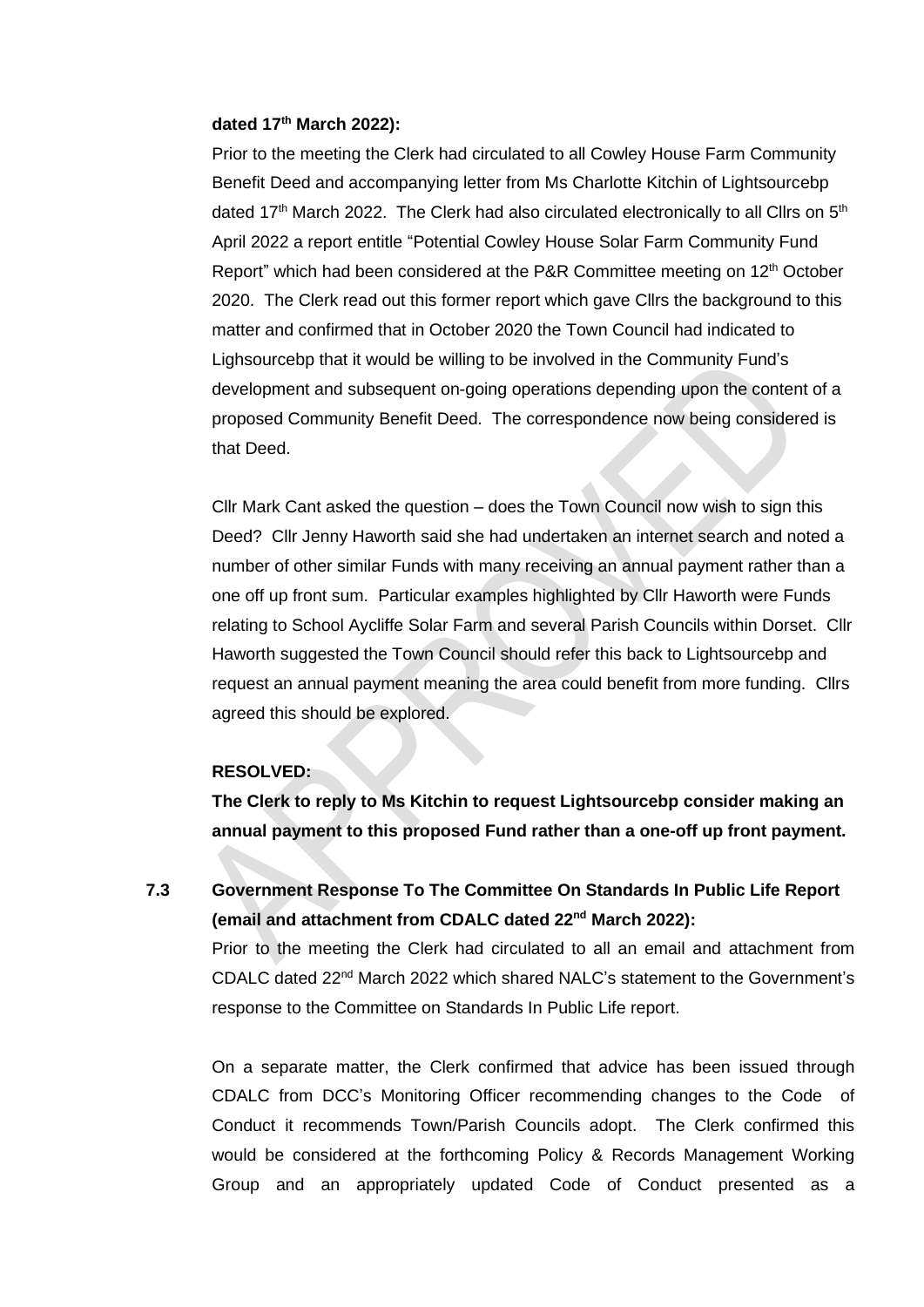recommendation to the Town Council's AGM in May 2022.

## **RESOLVED:**

### **To receive this information.**

The Chair, Cllr Mark Cant, explained that due to the confidential nature of the following items these would be discussed under Exempt Information then had any members of the public and/or press been present they would have been asked to leave the meeting at this point (Section 1 Sub-Section (2) of the Public Bodies (Admission of Meetings) Act 1960).

## **8. Consideration of Reports Exempt from the Public:**

## **8.1 Village Greens Update Report by Town Clerk:**

Prior to the meeting the Clerk had circulated to all a Village Greens Update Report which was considered and a way forward duly agreed.

## **8.2 Potential Recognition Award Update Report by Town Clerk:**

Prior to the meeting the Clerk had circulated to all a Potential Recognition Award Update Report which was duly considered and way forward agreed.

**8.3 Planning Application To Expand Butterwick Road Cemetery Update Report by Butterwick Road Cemetery Working Group:**

Prior to the meeting the Clerk had circulated to all an update report on the Planning Application to Expand Butterwick Road Cemetery which was duly considered and a way forward agreed.

**8.4 Additional Emergency Item – Repairs To Town Council Water Bowser:** The Clerk reported the Town Council's water bowser and a way forward to progress this matter was agreed.

The Chair thanked everyone for attending and closed the meeting at 7.55pm.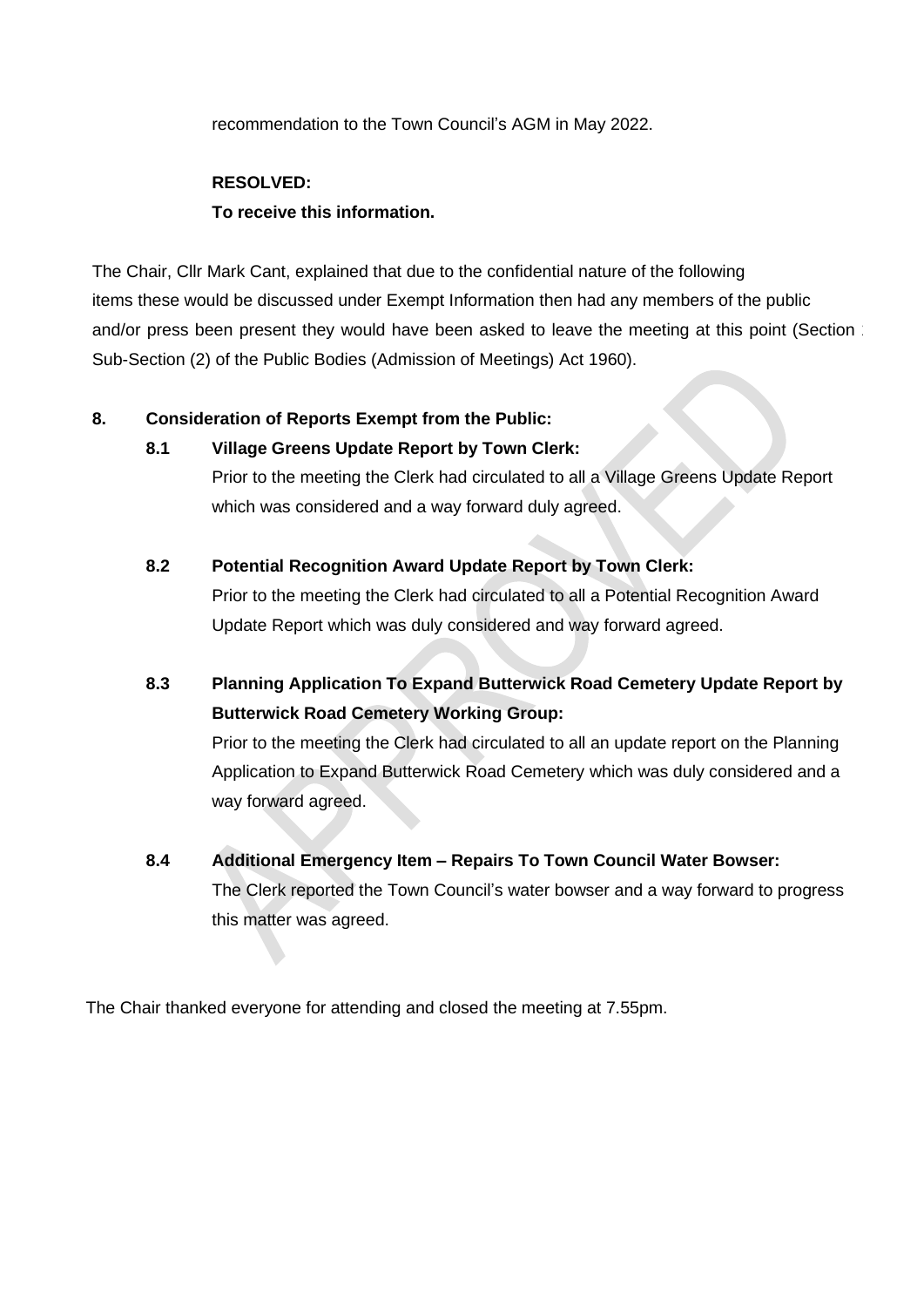

# **SEDGEFIELD TOWN COUNCIL**

## **ENVIRONMENT**

Minutes of the proceedings of the **APRIL ENVIRONMENT** of the **Council** held following the **P&R** committee in the **Parish Hall**, Sedgefield, on **Monday 11th April 2022.** 

# **Present Cllr. Mel Carr (Chairman) and** Cllrs. David Brown, Mark Cant, Ann Carr, Kelly Dickerson, Catherine Hart, Jenny Haworth, Paul Heasman, Dave Jasper, Jim Seymour, Julie Towler and Mavis Wayman.

### **Officer** Dr Jane Ayre (Town Clerk)

### **1. Apologies:**

Cllrs Allan Blakemore, John Finlayson and Stephen Winter.

## **2. Declaration of interest:**

None.

### **3. Matters of Information:**

## **3.1 Request for consideration of Environment Committee:**

The Estates Working Group are considering the current usage and potential future usage of Station Road Playing field and when ready will bring a recommendation back to Council. The Estates Working Group to keep Cllrs updated on these matters.

### **RECOMMENDED:**

**To receive the information.**

## **3.2 Garden of Remembrance:**

The Clerk and Head Gardener & Cemetery Superintendent have investigated this area of the cemetery and confirm that a footpath could be permitted without encroaching upon burial land (such a path would connect the existing main burial area to the Garden of Remembrance). This matter to now be included into the work of the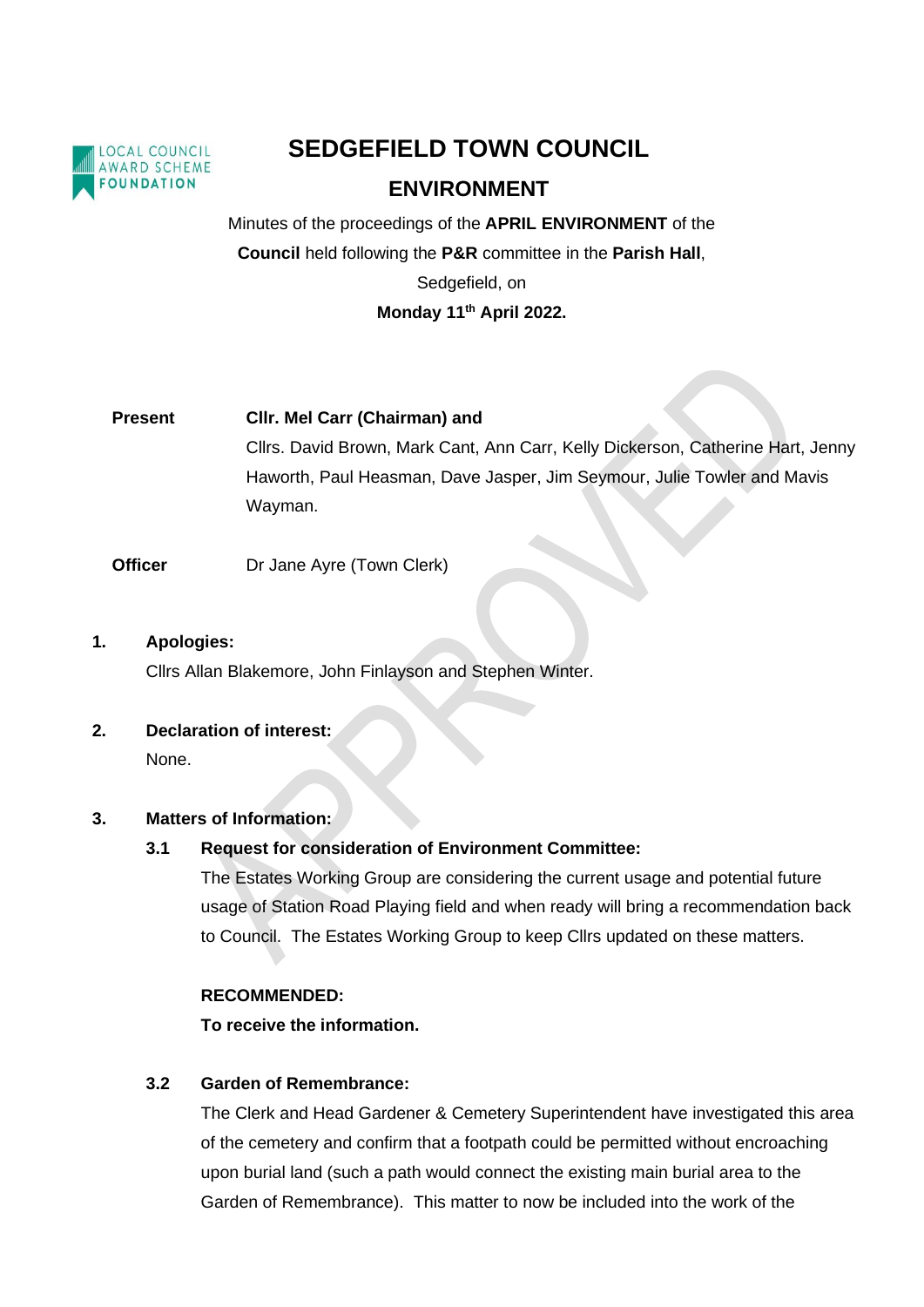Butterwick Road Cemetery Working Group when designing groundworks for the new area of the cemetery.

#### **RECOMMENDED:**

**To receive the information.**

### **3.3 Village Green at front of Impeccable Pig:**

As requested, the Clerk has spoken with the Town Council's solicitor regarding the proposals presented by DCC for making bays at this location to try to overcome the parking difficulties in this area. Our solicitor has in turn considered this proposal from the view of the Town Council as landowner. He sees no reasons why the Town Council could not consent to the County Council proposals in its capacity as the registered proprietor of the Village Green. We are aware there are no legal rights to park or drive on the Village Green unless it is with the consent of the Town Council, however, this has clearly been used for many years notwithstanding the fact that a prescriptive right is not capable of arising. The Clerk has confirmed to our solicitor that the parking bays would not be specifically for The Impeccable Pig and as such there is no need for any specific licence, however, the consent of the Town Council will need to be given to the County Council by way of a simple letter. The Clerk has asked our solicitor to prepare such a letter and send to Mr Daniel Morgan at DCC as quickly as possible. On 6<sup>th</sup> October 2021 Mr Daniel Morgan of DCC confirmed receipt of the Town Council's solicitor's correspondence granting DCC permission to install the proposed works in front of the Impeccable Pig. Mr Morgan will keep the Town Council updated on progress. The Clerk commented the situation with vehicles double and triple parking in this location seems to be escalating and is likely to remain as the weather improves and people start to visit the Town. The Clerk proposed to request an update from Mr Morgan and timescale for this work. Cllrs agreed.

### **RECOMMENDED:**

- **i) To receive the information.**
- **ii) The Clerk to seek an update from Mr Morgan.**

### **3.4 Parking Outside Julia and Sofia's:**

This area continues to be monitored for signs of damage to the grassed village green area. Cllrs to monitor this area of the Town.

The next Towns and Villages project meeting, organized by County Cllr Chris Lines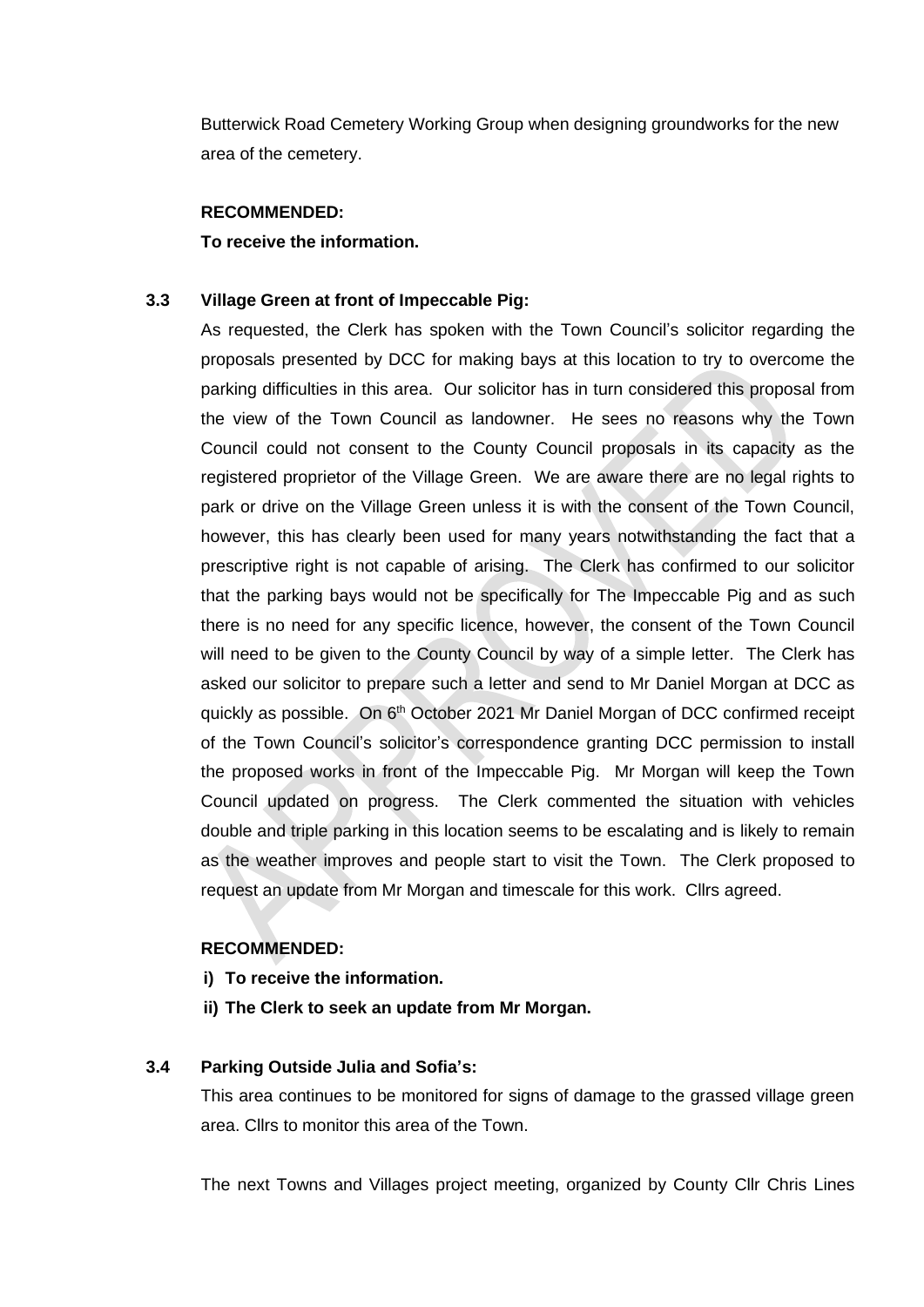took place on 14<sup>th</sup> March 2022 at which the wider issues of parking and safer travel were considered further. Notes from this meeting have been shared with Cllrs via County Cllr Lines' Monthly Report.

#### **RECOMMENDED:**

#### **To receive the information.**

### **3.5 Replanting Snowdrops:**

The Clerk has informed the Chair of the Sedgefield In Bloom Group of the Council's decision to allow snowdrops at Beacon Lane Cemetery to be thinned and some replanted in other areas of the Town.

### **RECOMMENDED:**

### **To receive the information and to close this matter.**

### **3.6 Objections to proposed athletics track:**

The Clerk has written to Mr Henry Jones, DCC Planning Officer to make him aware the Sedgefield Development Trust has shared with them a copy of their letter of objections regarding the EDCAT planning application to build an athletics track. The Town Council's letter confirmed that whilst this does not change the Town Council's earlier decision that the EDCAT planning application needs to be determined by DCC's Full Planning Committee giving all those for and against the application the opportunity to express their views before determination is made, the Town Council would like assurance that the concerns raised by the Development Trust will be considered by DCC and all necessary wildlife and ecology reports have been prepared as part of this application.

### **RECOMMENDED:**

**To receive the information and to close this matter.**

### **4. Public Participation:**

The Chairman, Cllr Mel Carr, closed the meeting for the public to give their views and comments. No members of the public were in attendance. The Chairman re-opened the meeting.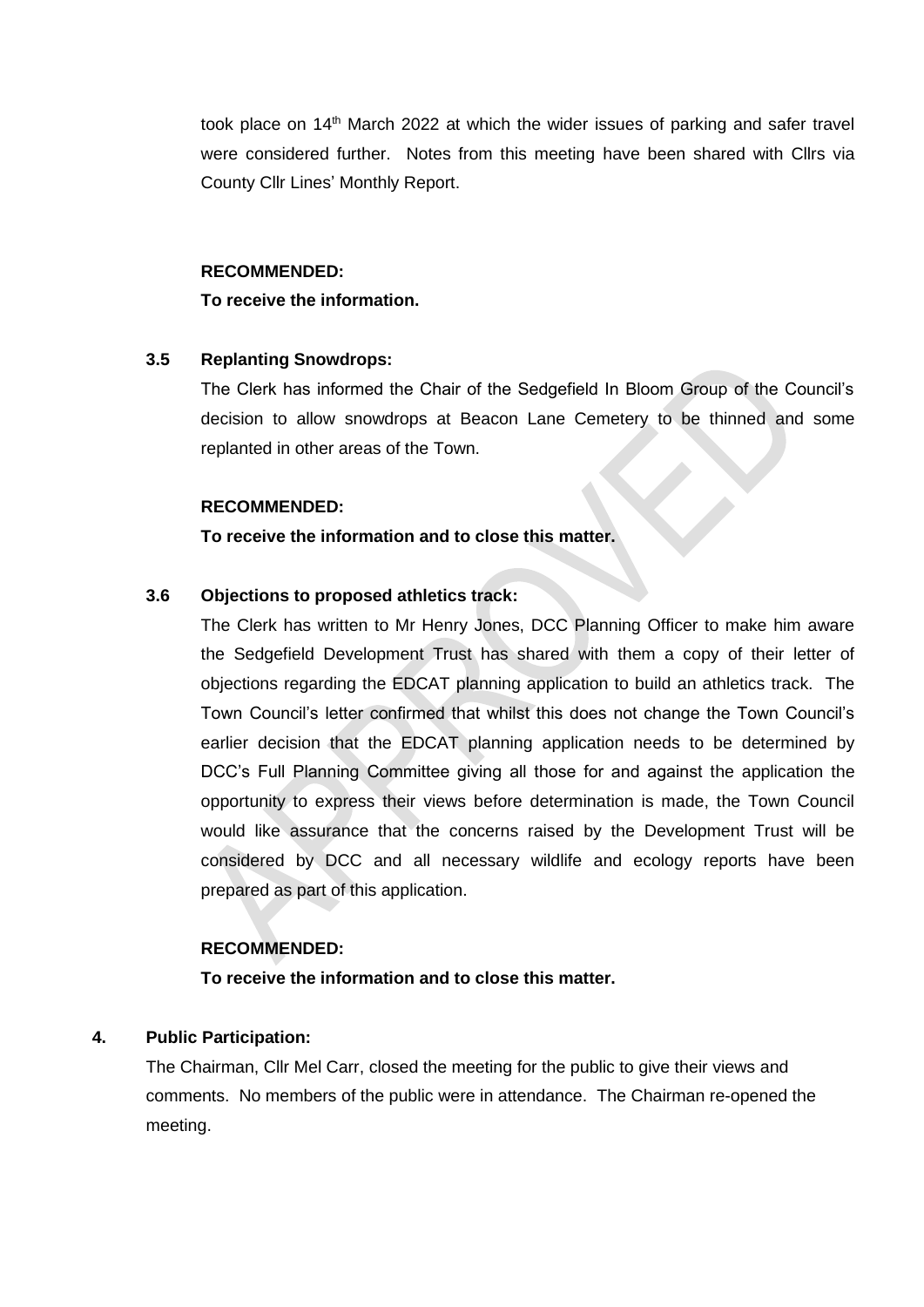### **5. Reports:**

None.

### **6. Correspondence:**

**6.1 Sedgefield In Bloom Group (minutes of AGM held 23rd March 2022 plus Constitution):**

Prior to the meeting the Clerk had circulated the Sedgefield in Bloom minutes of the AGM held on 23<sup>rd</sup> March 2022 for information plus a copy of their Constitution.

### **RECOMMENDED:**

**To receive this information.**

## **6.2 Replacement Parson – Ceddesfeld Hall Gardens (email from Ms Alice Hobson, Chair of Sedgefield In Bloom dated 7th April 2022):**

The Clerk read out an email from Ms Alice Hobson, Chair of Sedgefield In Bloom, dated 7<sup>th</sup> April 2022. Ms Hobson reported the wicker Parson in the "Walking Through Time" bed in the car park at Ceddesfeld Hall is now damaged and requires replacement. The Bloom Group are hoping to apply for a grant from DCC in order to purchase a metal sculpture replacement. As such the Bloom Group were approaching the Town Council and SCA to seek approval for this proposal before undertaking any further action. The Clerk reminded all that the car park area at Ceddesfeld Hall is the responsibility of the SCA in accordance with the Hall's lease. Cllrs supported the Bloom's ambition and hoped the Group would liaison with the SCA regarding the security of any such feature, perhaps via the Hall's CCTV.

## **RECOMMENDED:**

**The Clerk to inform Sedgefield In Bloom of the Town Council's support for this proposed project.**

The Chair thanked everyone for attending and closed the meeting at 8.01pm.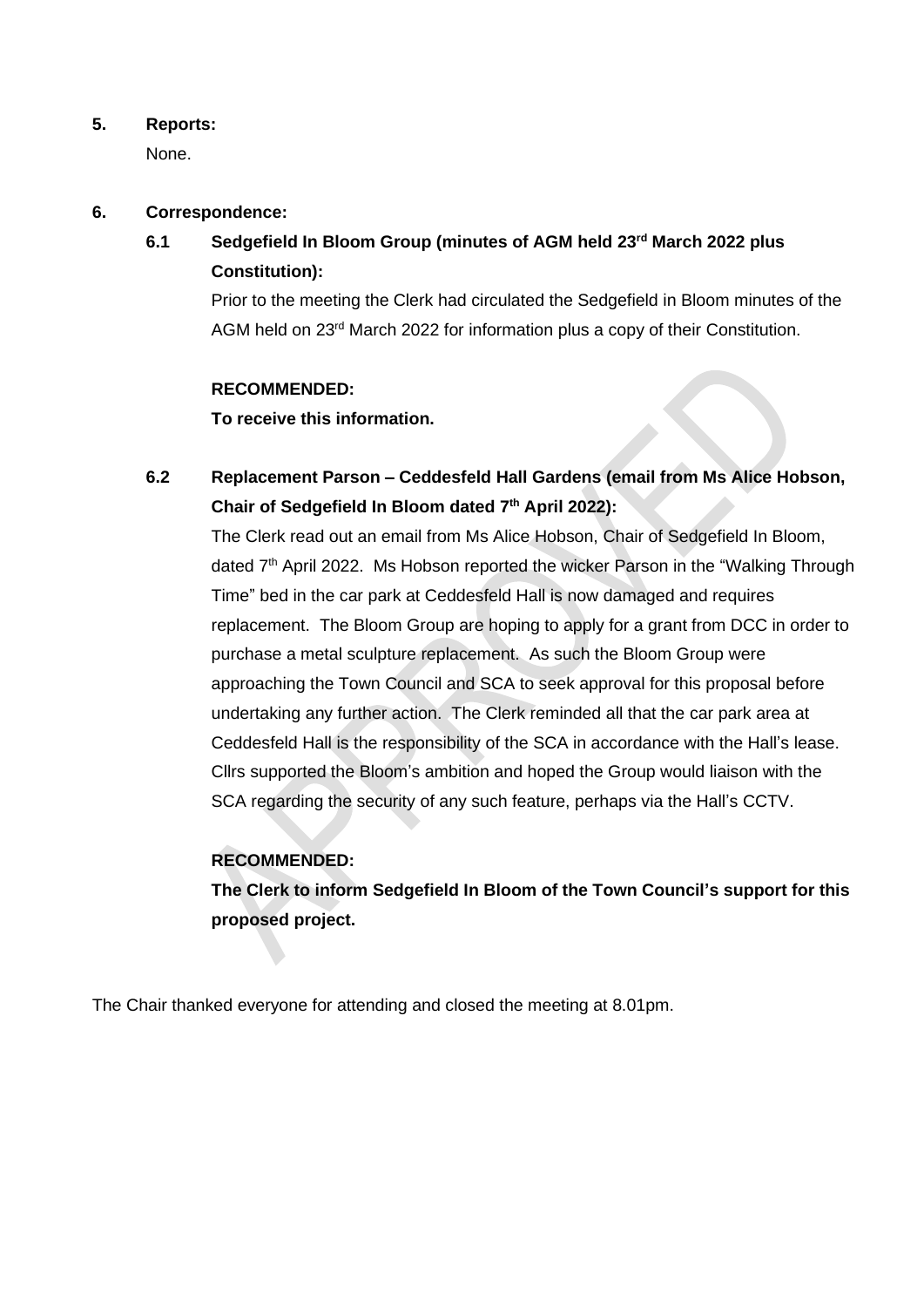

# **SEDGEFIELD TOWN COUNCIL**

## **COMMUNITY DEVELOPMENT & ENGAGMENT**

Minutes of the proceedings of the **APRIL COMMUNITY DEVELOPMENT & ENGAGEMENT COMMITTEE** of the **Council** held following the **Environment Committee** in the **Parish Hall**, Sedgefield, on

**Monday 11th April 2022.**

**Present Cllr. Ann Carr (Chairman) Cllr Mavis Wayman (Vice Chairman) and** Cllrs. David Brown, Mark Cant, Mel Carr, Kelly Dickerson, Catherine Hart, Jenny Howarth, Paul Heasman, Dave Jasper, Jim Seymour and Julie Towler.

**Officer Dr Jane Ayre (Town Clerk)** 

## **1. Apologies:** Cllrs Allan Blakemore, John Finlayson and Stephen Winter.

## **2. Declaration of interest:**

None.

## **3. Matters of Information:**

## **3.1 Citizen of the Year / Young Citizen of the Year 2021:**

Nominations have been received for both awards. The Selection Panel will meet on 20<sup>th</sup> April 2022 to consider and determine winners. The awards will be presented at the conclusion of the Annual Town Meeting on Tuesday 3<sup>rd</sup> May 2022.

## **RECOMMENDED:**

**To receive the information and to close this matter.**

## **3.2 Town Council Summer Coach Trip**

The 49 seater bus for the Town Council's trip to Keswick on 23rd June 2022 has now been sold out. A second smaller bus had now been hired to create additional capacity and is very near to being sold out.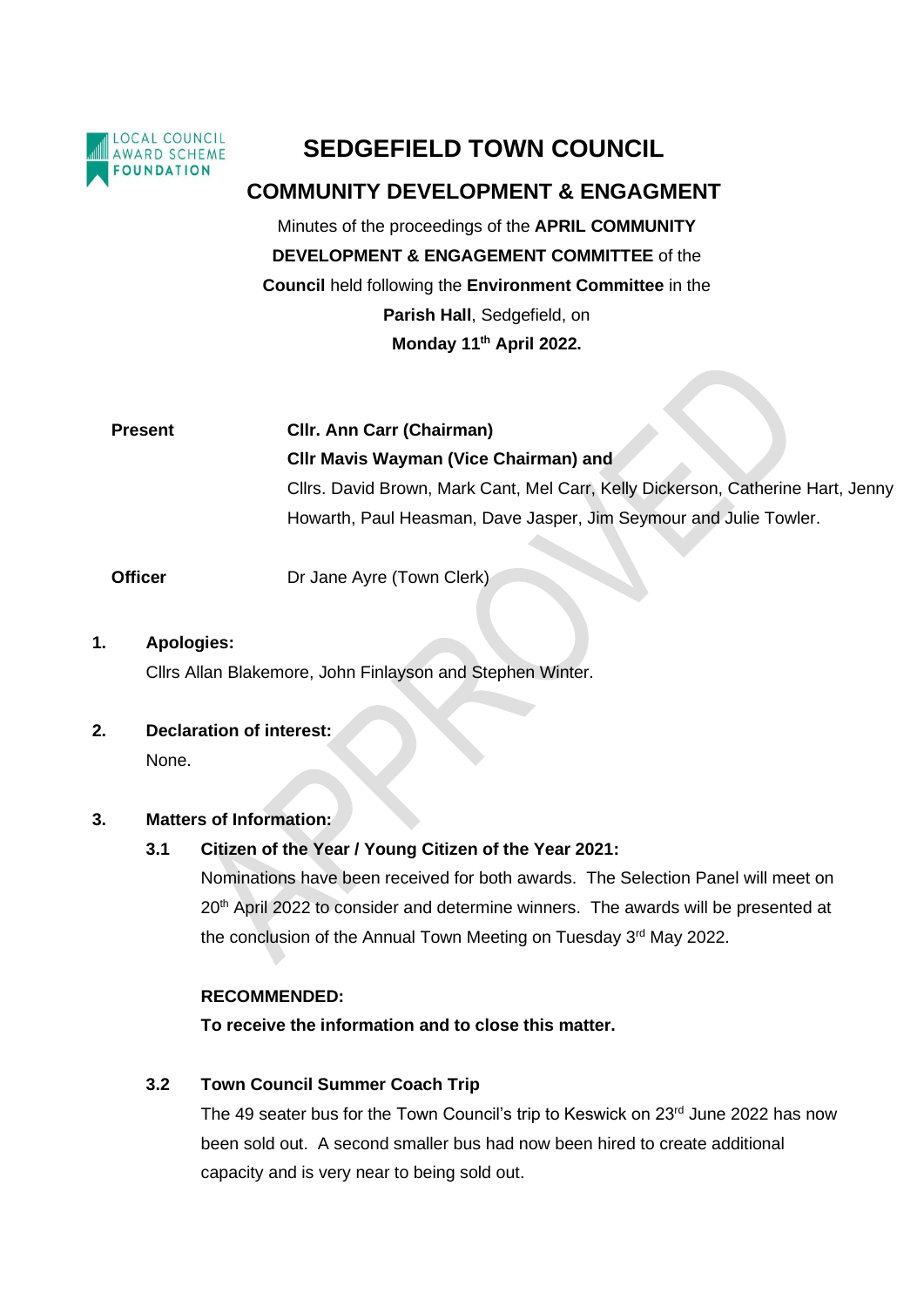#### **RECOMMENDED:**

### **To receive the information and to close this matter.**

### **3.3 Sedgefield Youth Club:**

Information is awaited from the Youth Workers regarding their thoughts about revising attendance ages at Youth Club sessions. Sedgefield Youth Club to keep Cllrs updated on this matter.

Cllr Julie Towler reported that more and more young people are attending the Youth Club's sessions. Youth Club activities are being held each morning this week as part of an Easter programme of events and work is underway to create a summer holidays programme. The Clerk confirmed that a report regarding the Youth Club's summer holidays programme will be presented at the next meeting detailing how money obtained from the EDRC AAP prior to the pandemic will be spent.

### **RECOMMENDED:**

### **To receive the information.**

### **4. Public Participation:**

The Chairman, Cllr Ann Carr, closed the meeting for the public to give their views and comments. No members of the public were present. The Chairman re-opened the meeting.

### **5. Reports:**

## **5.1 Community Event/Platinum Jubilee Celebrations Report by Cllr Allan Blakemore and Town Clerk:**

Prior to the meeting the Clerk had circulated to all a Community Event/Platinum Jubilee Celebrations Report by Cllr Allan Blakemore and herself which provided the latest information regarding the Town's community event on Saturday 4<sup>th</sup> June 2022 to commemorate the Queen's Platinum Jubilee. Publicity for this event is now in circulation and will be updated as the musical programme for the afternoon is finalised. The Clerk also confirmed that a community plogging event for the morning of Sunday 5<sup>th</sup> June 2022 has now been organized and will be promoted in the publicity material produced.

## **RECOMMENDED:**

**To receive this information.**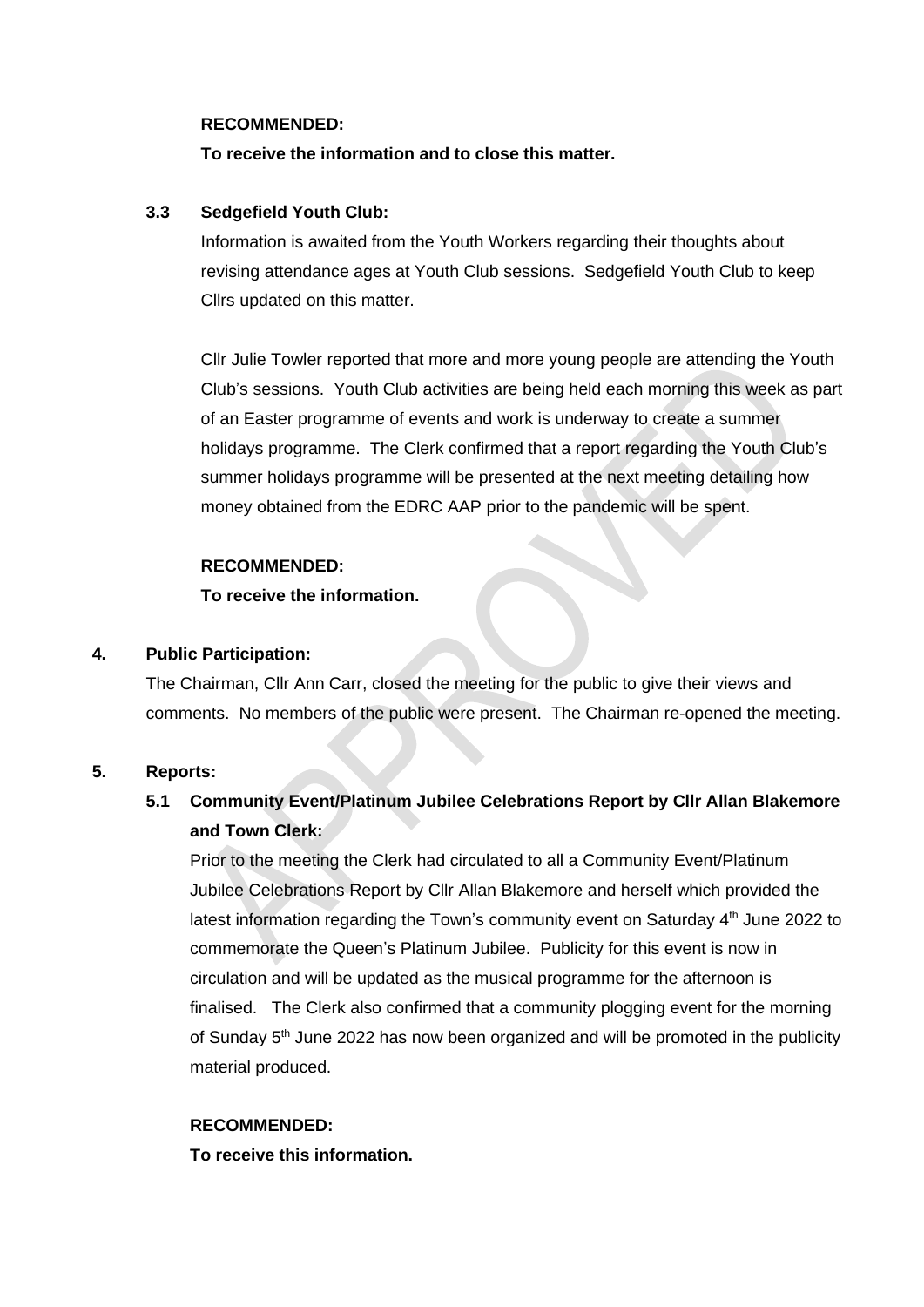## **6. Correspondence:**

None.

The Chairman thanked everyone for attending and closed the meeting at 8.05pm.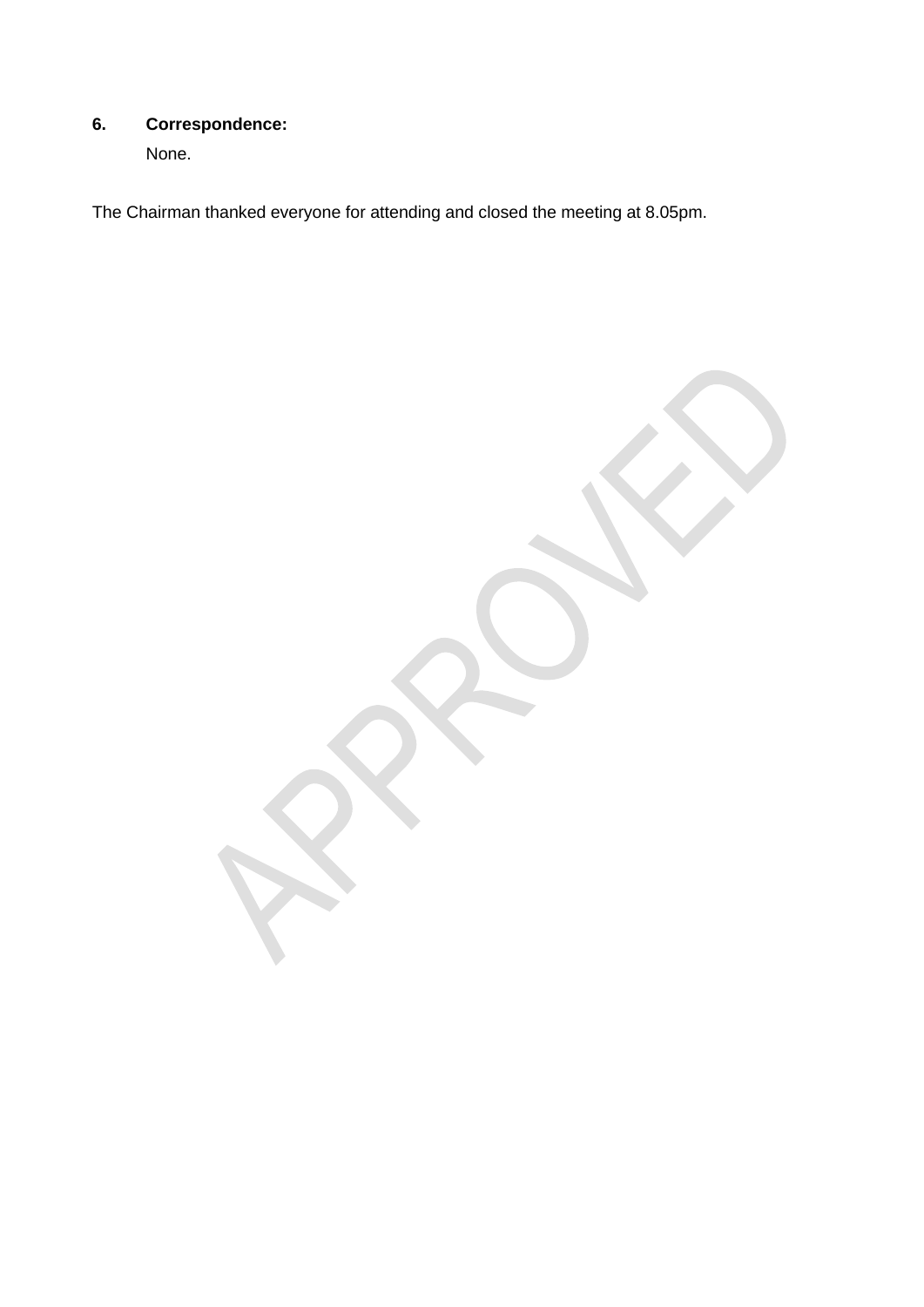

# **SEDGEFIELD TOWN COUNCIL SPECIAL MEETING**

Minutes of the proceedings of the **SPECIAL MEETING** of the **Council to Approve 2021/2022 year end accounts** held at 6pm in the **Parish Hall**, Sedgefield, on **Monday 25 th April 2022.** 

**Present Cllr. Mel Carr (Chairman) Cllr. Allan Blakemore (Vice Chairman) and** Cllrs. David Brown, Mark Cant, Ann Carr, Kelly Dickerson, John Finlayson, Catherine Hart, Jenny Haworth, Mavis Wayman and Stephen Winter

**Officer** Dr Jane Ayre (Town Clerk)

- **1. Apologies:** Cllrs Paul Heasman, Dave Jasper and Jim Seymour.
- **2. Declaration of interest:**

None.

- **3. To approve the financial accounts for 2021/22 including:** 
	- **a. Statement of Internal Control (2021/22 Statement of Internal Control and Annual Review of Effectiveness of Internal Control Report by Finance Working Group):** Prior to the meeting the Clerk had circulated to all a 2021/22 Statement of Internal Control and Annual Review of Effectiveness of Internal Control Report by the Finance Working Group which detailed the Council's scope of responsibility under the Account and Audit Regulations 2015, the purpose of the Council's system of internal control, an explanation of the Council's internal control environment and a statement of the actual internal controls in operation.

## **RESOLVED:**

**To approve the Statement of Internal Control and Annual Review of Effectiveness of Internal Control.**

**b. Annual Governance Statement (2021/22 Annual Governance Statement Report**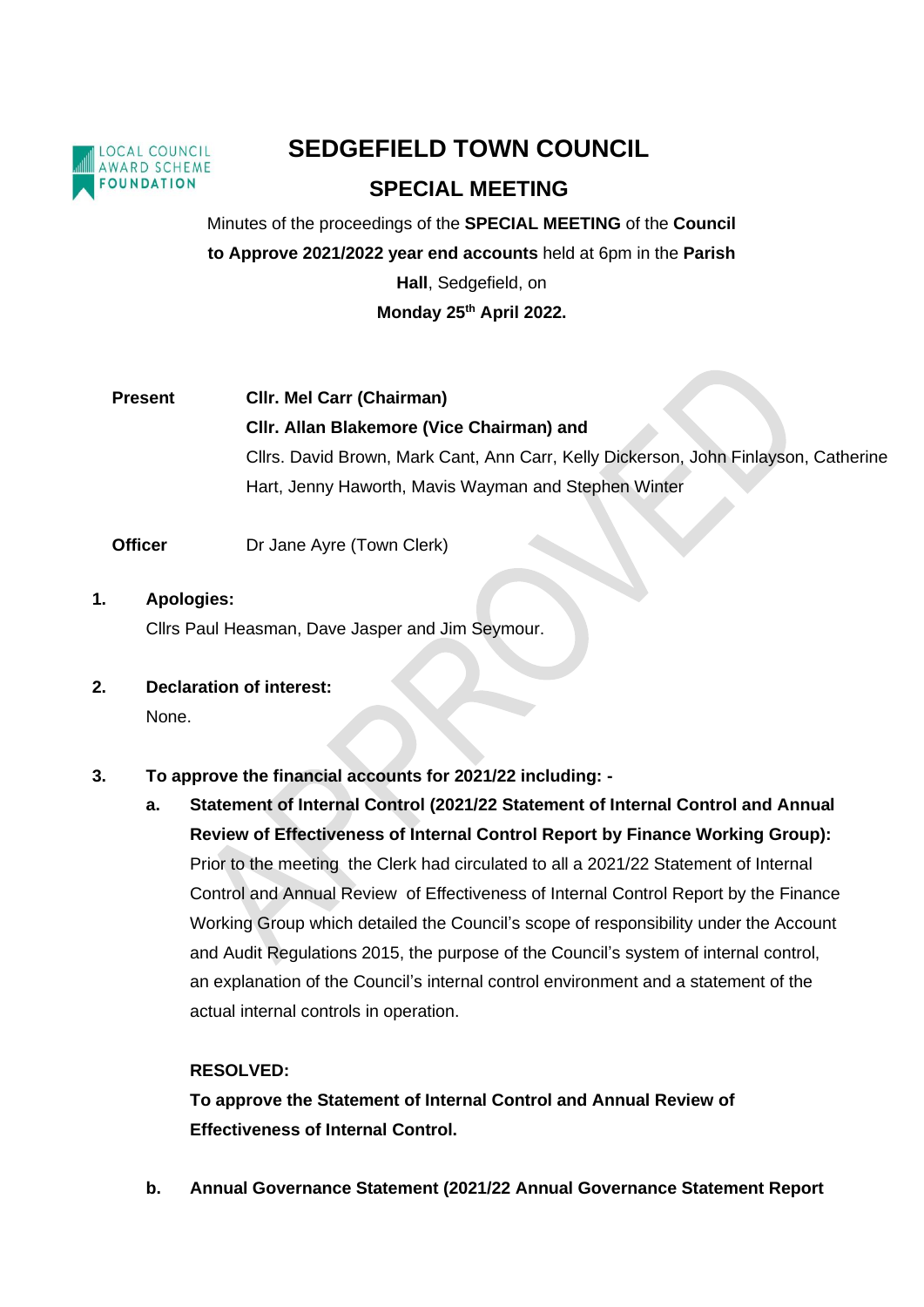### **by Finance Working Group):**

Prior to the meeting the Clerk had circulated to all a 2021/22 Annual Governance Statement Report produced by the Finance Working Group. The Clerk explained to all the purpose of this report, the consultation which had taken place in its production and the background to an Annual Governance Statement before referring Cllrs to Appendix A which detailed the Town Council's response and evidence to show how it has fully complied with each of the 8 statements made in an Annual Governance Statement.

Cllr Jenny Haworth proposed that in relation to statements 5, 6 and 7 a hyperlink is included taking the reader to the Town Council's Corporate Risk Management Schedule which is already displayed on the Town Council's website. All Cllrs agreed.

### **RESOLVED:**

**With the inclusion of inserting a hyperlink to the Town Council's Corporate Risk Management Schedule, to approve the Annual Governance Statement contained in Appendix A and Section 1 of the Annual Governance and Accountability Return.** 

### **c. Year End Accounts for 2021/22:**

Prior to the meeting the Clerk had circulate to all the Council's Income and Expenditure Account for 2021/22, the Consolidated Balance Sheet as at  $31<sup>st</sup>$  March 2022 and the Council's Fixed Assets Schedule for 2021/22.

## **RESOLVED:**

**i) Cllrs approved the 2021/22 year end account.** 

**ii) he Clerk to ensure the 2021/22 Income and Expenditure account plus Balance Sheet feature in the Town Council's Annual Report for 2021/22 which will be published at the Town's forthcoming Annual Town meeting along with copies via the Town Council offices, on the website and through the residents database as well as promotion through Twitter.** 

### **d. Annual Governance and Accountability Return for 2021/22:**

Prior to the meeting the Clerk had circulated to all a completed copy of Section 2 of the Town Council's Accounting Statement for 2021/22 along with an explanation of differences between Boxes 7 and 8 on the AGAR and explanation of significant variances.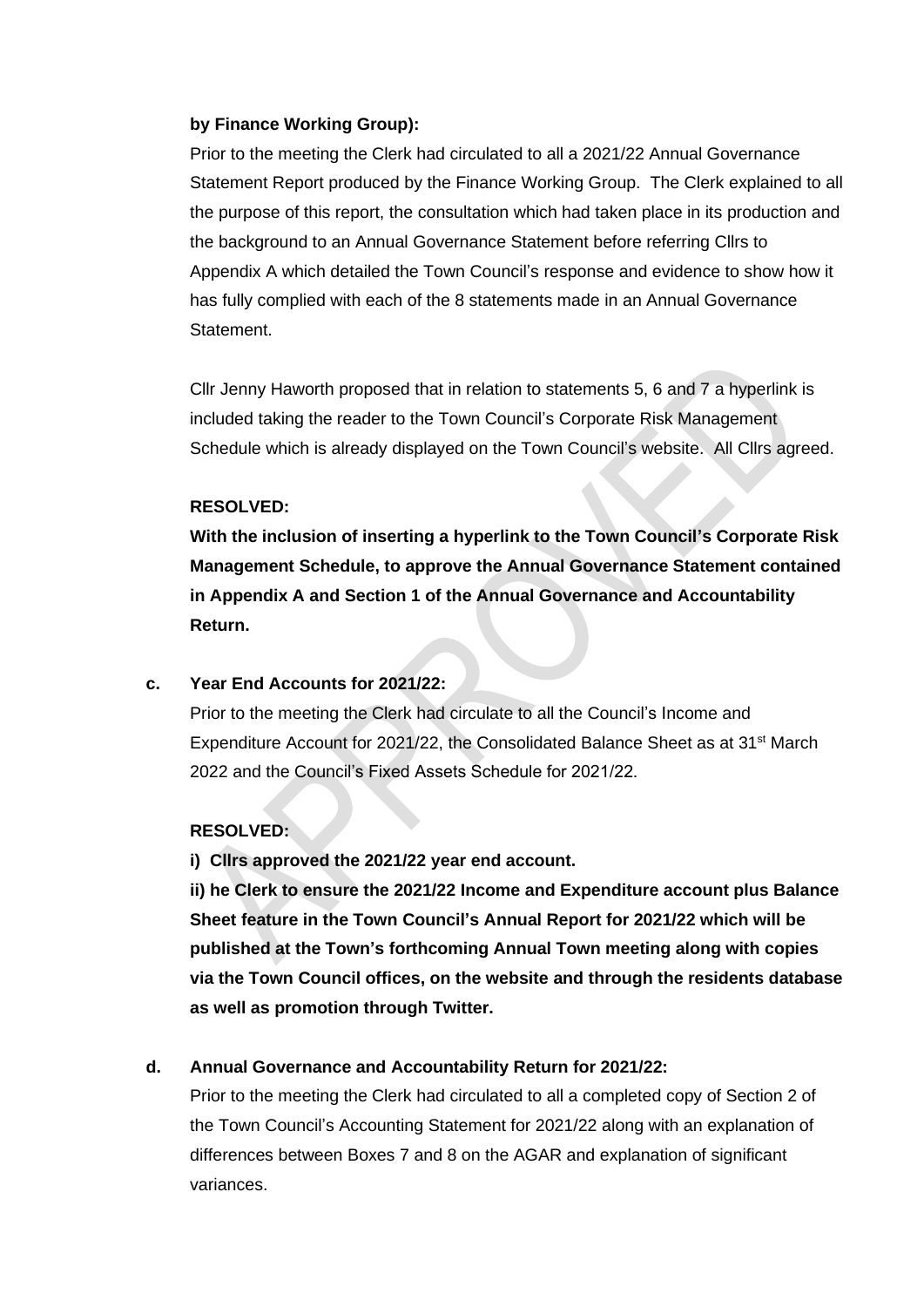The Clerk then explained to Cllrs how Boxes 1 to 11 of this Statement had been completed using the year end accounts, balance sheet and fixed assets schedule considered under item 3c) as follows:

- Box 1 stated the Council's carried forward balance from 31<sup>st</sup> March 2021;
- Box 2 stated the Council's precept for 2021/22;
- Box 3 stated all Council income less the precept;
- Box 4 stated staff costs, i.e. salaries, PAYE, NI, pension contributions and employment expenses only. The Clerk highlighted that the amount stated in the AGAR was less than that stated on the income and expenditure account as the "Personnel" heading also included PPE, travel costs and training costs etc. The Clerk explained the difference between the Town Council's personnel budget heading and the information required for the AGAR. The Clerk confirmed that the other personnel costs had been included in Box 6;
- Box 5 stated the loan interest/capital repayments;
- Box 6 stated all other payments, i.e. total expenditure less staff costs stated in Box 4;
- Box 7 states the total balances and reserves at the end of the financial year (this is confirmed by adding Boxes 1, 2 and 3 then subtracting Boxes 4, 5 and 6. The final figure matches the figure stated on the Council's balance sheet as at 31<sup>st</sup> March 2022);
- Box 8 total value of cash and short-term investments (refer to financial summary – cashbook closing figure);
- Box 9 stated the Council's total fixed assets figure;
- Box 10 stated the amount of Public Works Loan Board balance remaining as at 31st March 2022;
- Box 11 is not applicable as the Town Council does not hold any Trust Fund(s).

The Clerk pointed out there were differences in the figures stated in Boxes 7 and 8 for 2021/22 and this difference is because the accounts are calculated on an income and expenditure basis rather than on a receipts and payments basis, i.e. Box 8 is cash whereas Box 7 includes the closing debtors, creditors, payments in advance and receipts in advance. Prior to the meeting the Clerk had circulated to all a report explaining these differences.

The Clerk reminded Cllrs that when there is a  $+/-$  15% variation between a box figure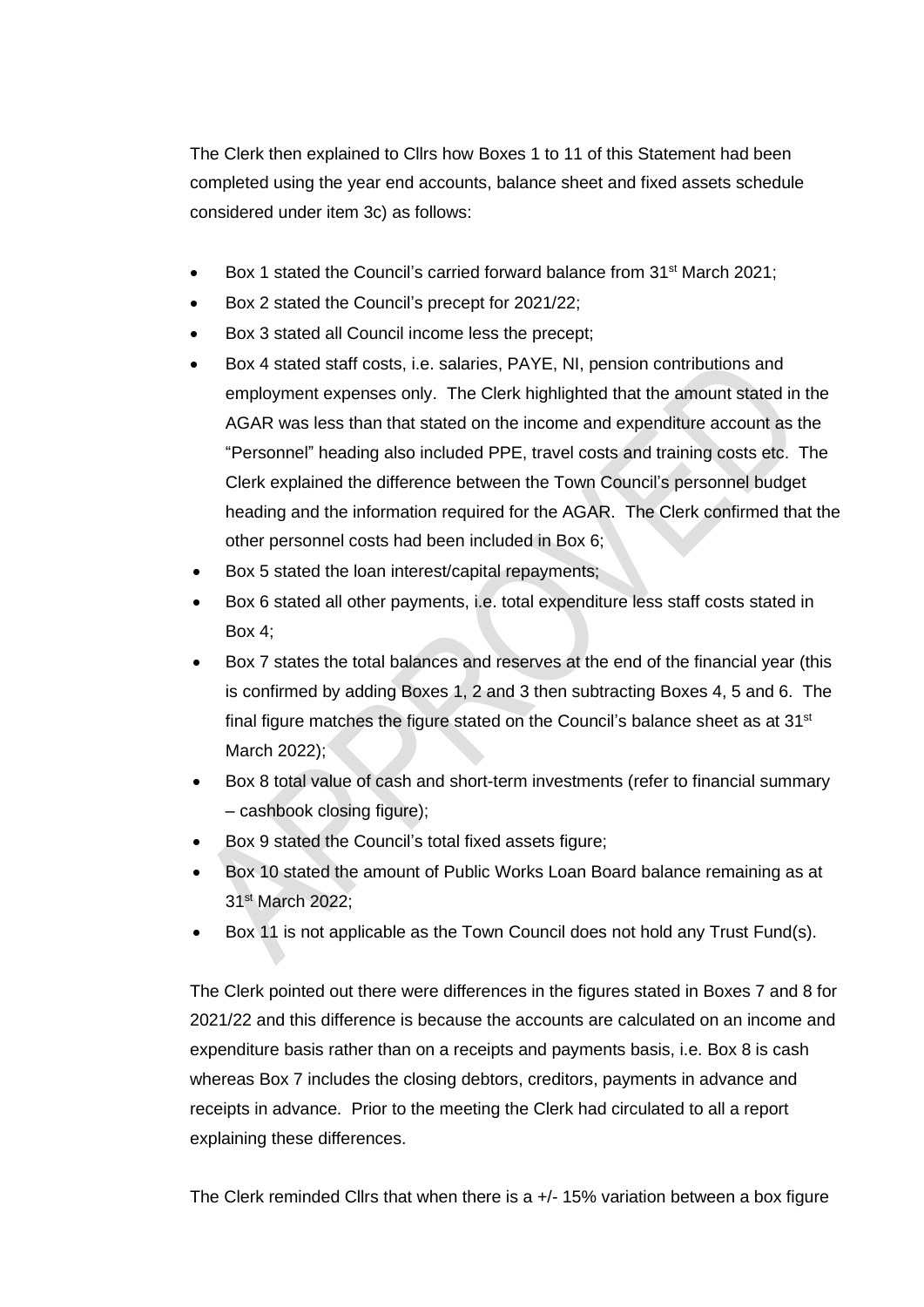quoted in the last two financial years an explanation for such is required by the External Auditor. The Clerk reported that when comparing 2021/22 with 2020/21 there were significant variances for the areas of "Total Other Receipts" and "Total Other Payments". Prior to the meeting the Clerk had circulated to all an explanation for these variances. Cllrs accepted the explanations given and the Clerk confirmed that would be submitted to the External Auditor along with the AGAR.

The Clerk reported that as the Town Council has either an income or expenditure of over £200,000 it is required to submit to the External Auditor additional evidence as part of their intermediate audit work. The Clerk confirmed that each year the External Auditor requests different evidence and for 2021/22 such related to approved Standing Orders, Financial Regulations and Corporate Risk Management Schedule.

## **RESOLVED:**

- **i) To approve the Accounting Statements 2021/22 for Sedgefield Town Council.**
- **ii) The Chair of the Council and Clerk to sign the AGAR on behalf of the Town Council.**
- **iii) The Clerk to submit the AGAR and all necessary intermediate audit evidence to the External Auditors.**
- **4. VAT Reclaim Update For Period 1st October 2021 – 31st March 2022 Report by Finance Working Group:**

Prior to the meeting the Clerk had circulated a report to all detailing that a VAT reclaim for the period of 1st October 2021 to 31st March 2022 for £10483.28 had been submitted to HMRC via their on-line submission system on  $7<sup>th</sup>$  April 2022. The Clerk confirmed that since the production of that report full payment had been received on 21<sup>st</sup> April 2022.

## **RESOLVED:**

**To receive this information.**

## **5. Internal Audit Reports:**

**5.1 Internal Audit Report Sedgefield Town Council End of Year Accounts (2021/22) by Mr Gordon Fletcher:**

Prior to the meeting the Clerk had circulated to all copies of Mr Fletcher's Internal Audit Report Sedgefield Town Council End of Year Accounts (2021/22) which provided the Council with a Full Assurance rating. The Clerk confirmed that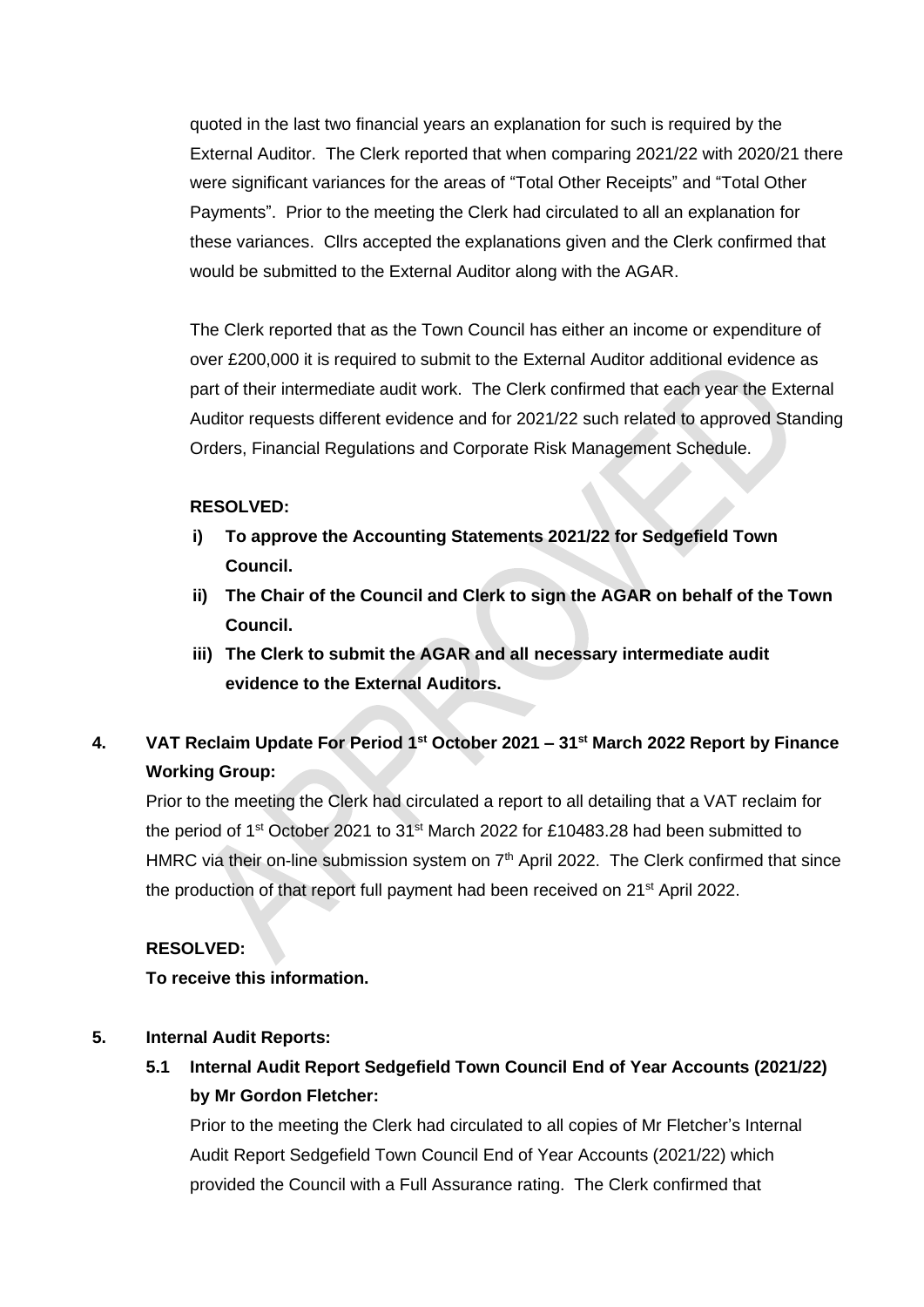subsequently Mr Fletcher had completed and signed the Internal Audit page of the Council's AGAR.

Cllr Mark Cant expressed his thanks to Council staff for work in the achievement of Full Assurance rating.

## **RESOLVED: To receive this information.**

## **5.2 Internal Audit Annual Report 2021/22 Sedgefield Town Council by Mr Gordon Fletcher:**

Prior to the meeting the Clerk had circulated to all copies of Mr Fletcher's Internal Audit Annual Report 2021/22 which provided the Council with a Full Assurance rating. The Clerk said she was proud of the achievement of Full Assurance ratings in all 10 internal audit inspections undertaken in 2021/22.

## **RESOLVED:**

**To receive this information.**

**6. Exercise of Public Rights Dates Recommendation Report by Finance Working Group:** Prior to the meeting the Clerk had circulated to all an Exercise of Public Rights Dates Report by the Finance Working Group proposing the Town Council sets its exercise of public rights dates as Monday 13<sup>th</sup> June 2022 to Friday 22<sup>nd</sup> July 2022.

## **RESOLVED:**

**To approve the Council's exercise of Public Rights dates commencing Monday 13th June 2022 and ceasing on Friday 22nd July 2022.** 

## **7. Internal Audit Plan 2022/23 Recommendation by Finance Working Group:**

Prior to the meeting the Clerk had circulated to all an Internal Audit Plan 2022/23 Recommendation report by the Finance Working Group which was accompanied by a proposal from Mr Fletcher for internal audit work in 2022/23.

## **RESOLVED:**

**To approve the proposed Internal Audit Plan for 2022/23.**